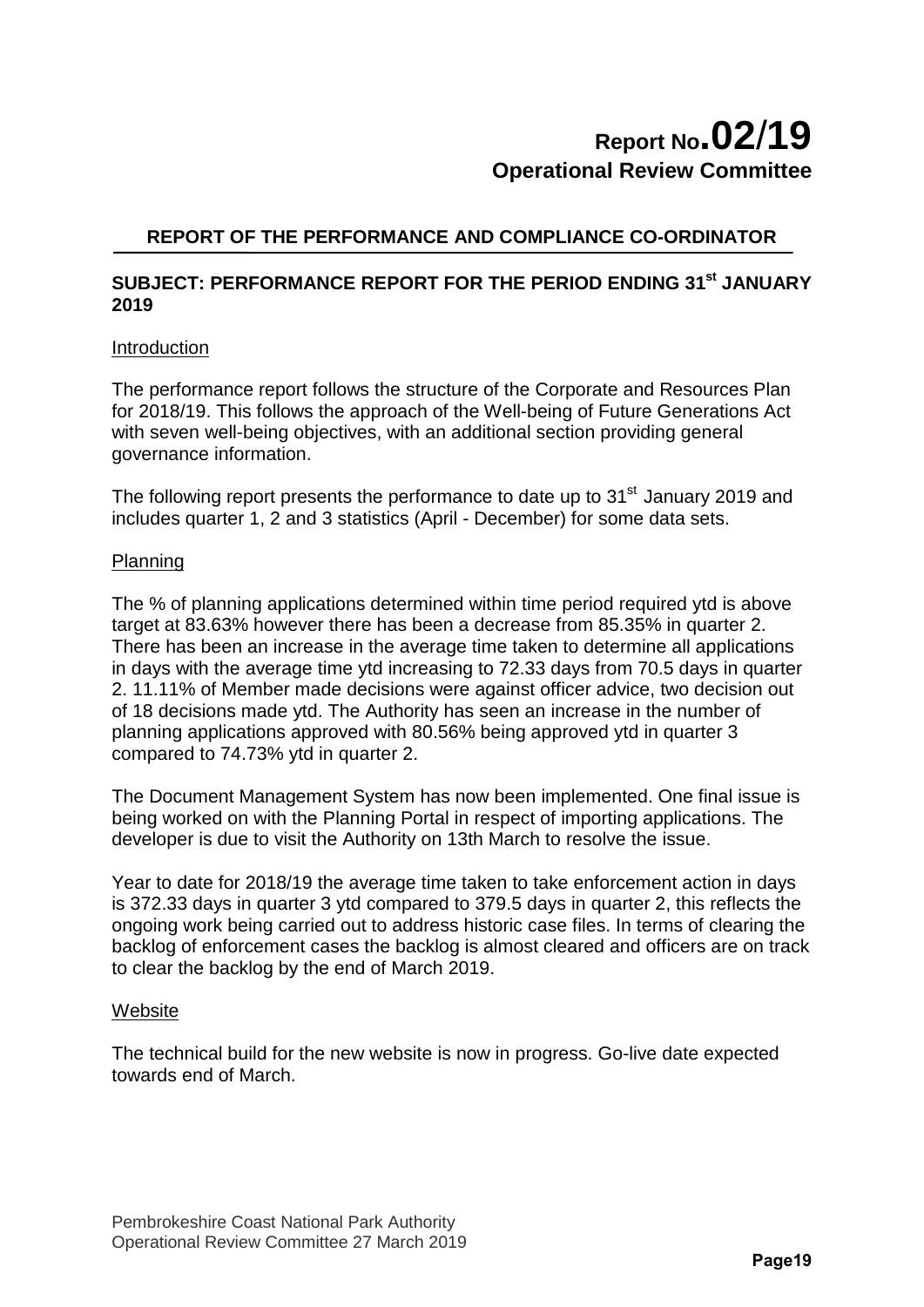#### Public Rights of Way

There has been a 29.6% decrease in coast path concerns and 1.5% decrease in IPROW concerns ytd compared to last year. The final Rights of Way Improvement Plan 2018/28 has now been approved by PCC and NPA and published on website.

#### **Centres**

Visitor Numbers are down across all sites compared to last year ytd, Castell Henllys has seen an 11.7% decrease on last year with Carew at 2% and Oriel y Parc at 0.5% having seen a smaller decrease in their visitor numbers. There has been a 3% decrease on last year in merchandise income generated from the Centres. There is a difference in performance across the sites, OYP has seen 1.7% increase ytd, Carew has seen a 1.4% decrease and Castell Henllys has seen a decrease of 19.9% compared to last year.

#### **Conservation**

The Conserving the Park Scheme is now closed for new entrants and operating a waiting list.

#### Outdoor Learning - Teachers

The number of outdoor training sessions for teachers has been affected by the Pembrokeshire Outdoor Schools funded project ending. Partnership work is planned for the spring and summer terms but there is an expectation that numbers will be smaller as there is no longer a paid member of staff to deliver for the partnership/NPA.

#### Volunteering

There has been a 21% increase in the number of volunteer days ytd compared to last year. 537 volunteer days contributed ytd through Pathways Project. Work is ongoing to recruit new Voluntary Wardens and Youth Rangers.

#### Adverse weather plan activities

This action is being carried through to 2019/20 as part of the digital park 3 year project. The current process for responding to adverse weather incidents is being digitised. A review will occur next financial year in terms of adverse weather procedures, with a new standard operating procedure produced based on a more robust process.

A number of actions are in amber or red. This relates to areas where further work is needed to progress activities during the remainder of the financial year or where actions will be carried through to 2019/20.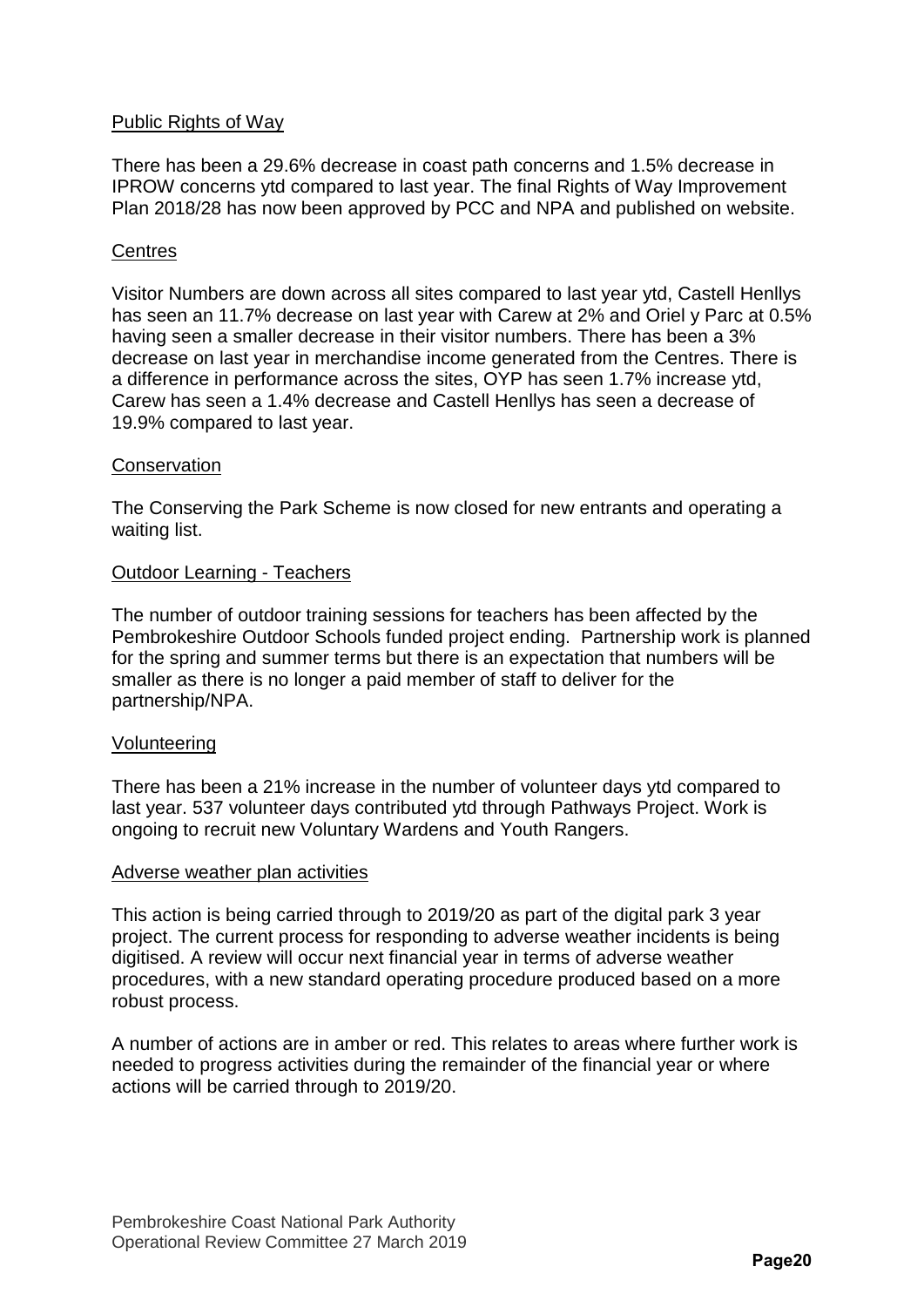#### **RECOMMENDATION: Members are requested to RECEIVE and COMMENT on the Performance Report.**

*(For further information contact Mair Thomas, Performance and Compliance Coordinator, on extension 4810)*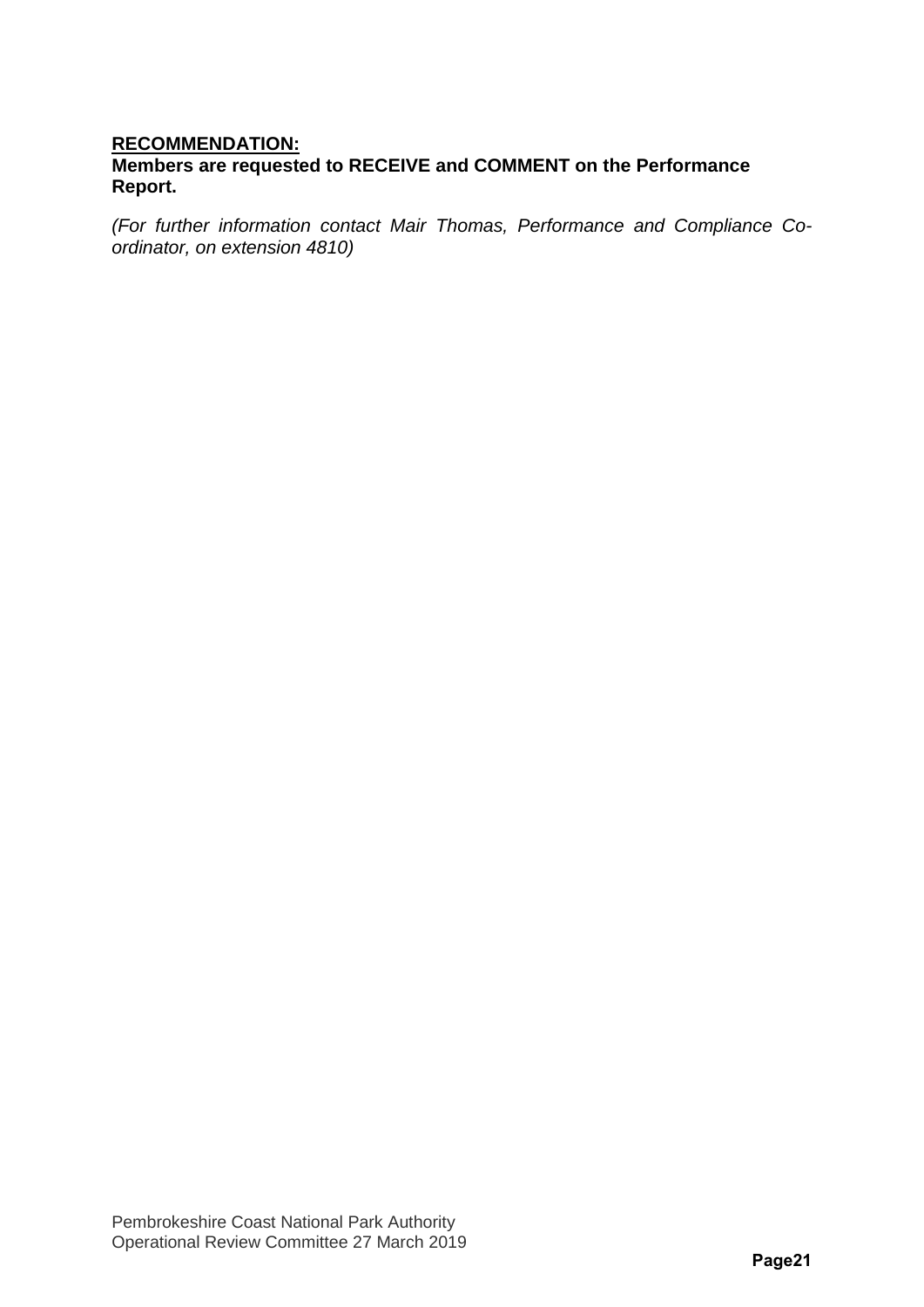| <b>Objective 1 - Prosperity</b>                                                            |                         |                                               |                                  |              |              |               |                                                                                                                                                                                                 |  |  |  |  |
|--------------------------------------------------------------------------------------------|-------------------------|-----------------------------------------------|----------------------------------|--------------|--------------|---------------|-------------------------------------------------------------------------------------------------------------------------------------------------------------------------------------------------|--|--|--|--|
| <b>Data Available Monthly</b>                                                              |                         |                                               |                                  |              |              |               |                                                                                                                                                                                                 |  |  |  |  |
| <b>Measure</b>                                                                             | 2017/18<br>Jan          | 2018/19<br>previous<br>period -<br><b>Dec</b> | 2018/19 Current Period - January |              |              |               |                                                                                                                                                                                                 |  |  |  |  |
|                                                                                            | <b>Actual</b>           | <b>Actual</b>                                 | <b>Actual</b>                    | <b>Targe</b> | <b>RAG</b>   | <b>Trend</b>  | <b>Comments</b>                                                                                                                                                                                 |  |  |  |  |
| LDP prep deviation from the dates<br>specified in original Delivery<br>Agreement in months | $\overline{2}$          | $\Omega$                                      | $\overline{0}$                   | $\Omega$     | Green        | $\rightarrow$ | Approved for submission December<br>2018. Focussed Changes Consultation<br>ends Feb 19. Timetable for Examination<br>will follow along with timetable for receipt<br>of the Inspector's report. |  |  |  |  |
| # Visitors to Carew ytd                                                                    | 44851                   | 43846                                         | 43935                            | <b>BM</b>    |              |               | Decrease of 2% on last year ytd.                                                                                                                                                                |  |  |  |  |
| # Visitors to Castell Henllys ytd                                                          | 20273                   | 17900                                         | 17900                            | <b>BM</b>    |              |               | Decrease of 11.7% on last year ytd.                                                                                                                                                             |  |  |  |  |
| # Visitors to Oriel y Parc ytd                                                             | 118130                  | 114737                                        | 117591                           | <b>BM</b>    |              |               | Decrease of 0.5% on last year ytd.                                                                                                                                                              |  |  |  |  |
| # Social Media Followers                                                                   | 36614                   | 41228                                         | 41528                            | 35000        | Green        | ↑             |                                                                                                                                                                                                 |  |  |  |  |
| # Main website users ytd                                                                   | <b>New</b><br>Indicator | 253883                                        | 298165                           | <b>BD</b>    |              |               | New Indicator following discussions with<br>communications to reflect Google<br>Analytic Measures. See action -<br>Development of New Website.                                                  |  |  |  |  |
| # Main website page views ytd                                                              | <b>New</b><br>Indicator | 914403                                        | 1042049                          | <b>BD</b>    |              |               | New Indicator following discussions with<br>communications to reflect Google<br>Analytic Measures. See action -<br>Development of New Website.                                                  |  |  |  |  |
| Pembrokeshire Coast Path - Trip<br><b>Advisor Overall Rating 1-5</b>                       | 5                       | 5                                             | 5                                | 5            | Green        | $\rightarrow$ |                                                                                                                                                                                                 |  |  |  |  |
| % Authority Spend locally ytd                                                              | 54.39                   | 49.79                                         | 46.91                            | <b>BM</b>    |              |               | £594,403 spent in SA postcode.                                                                                                                                                                  |  |  |  |  |
| % Invoices paid on time ytd<br>(Average)                                                   | 97.28                   | 96.14                                         | 96.39                            | 97           | <b>Amber</b> | ₼             |                                                                                                                                                                                                 |  |  |  |  |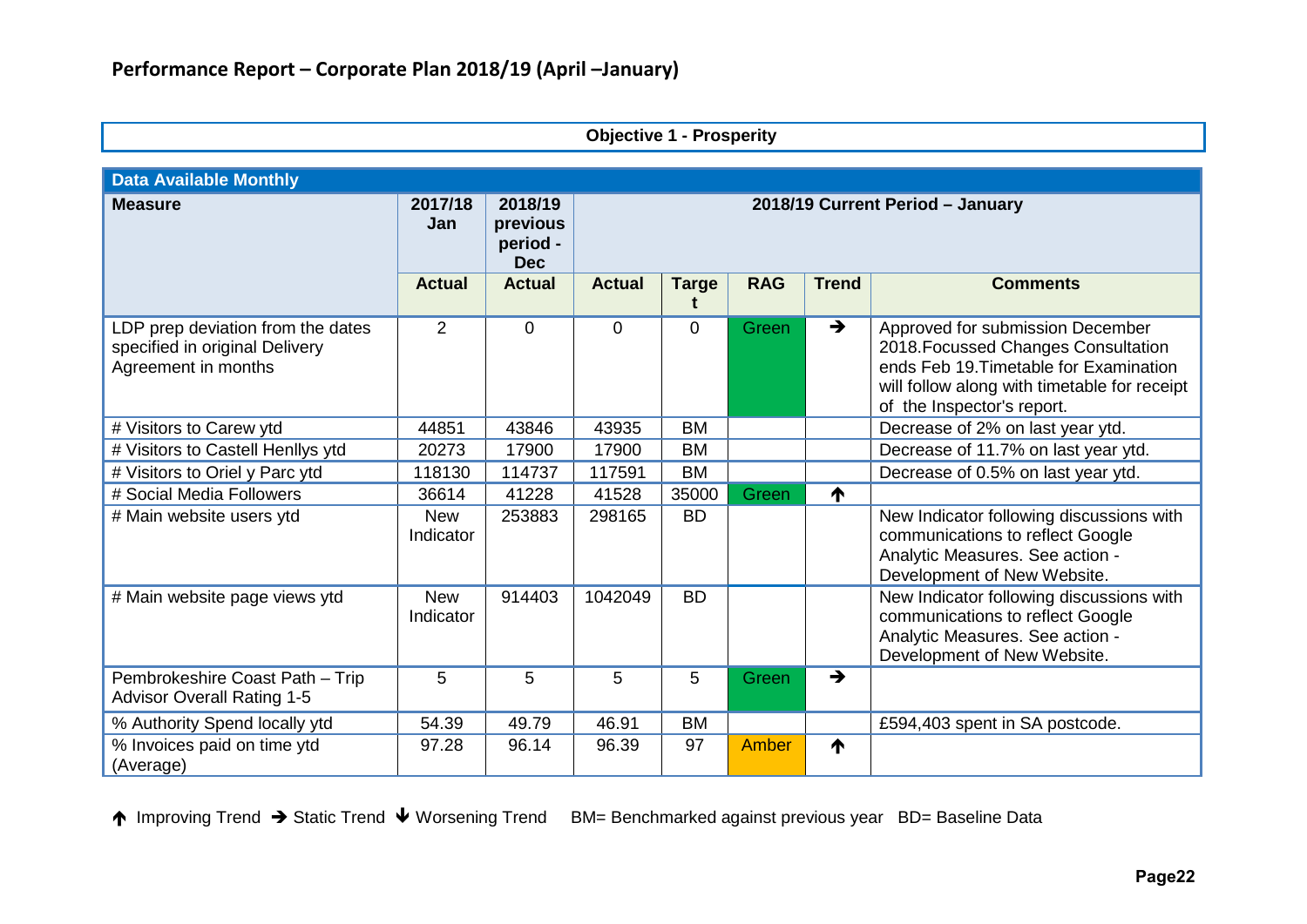

| <b>Data Available Quarterly</b>                                                   |                                         |                                           |                                                        |               |              |              |                 |  |  |  |  |
|-----------------------------------------------------------------------------------|-----------------------------------------|-------------------------------------------|--------------------------------------------------------|---------------|--------------|--------------|-----------------|--|--|--|--|
| <b>Measure</b>                                                                    | 2017/18<br>$Q1 - Q3$<br>(April-<br>Dec) | 2018/19<br>$Q1 - Q2$<br>(April -<br>Sept) | 2017/18 Current Period - Q1 - Q3 2018/19 (April - Dec) |               |              |              |                 |  |  |  |  |
|                                                                                   | <b>Actual</b>                           | <b>Actual</b>                             | <b>Actual</b>                                          | <b>Target</b> | <b>RAG</b>   | <b>Trend</b> | <b>Comments</b> |  |  |  |  |
| % of all planning applications determined<br>within time periods required ytd     | 84.71                                   | 85.35                                     | 83.63                                                  | 80            | Green        | ₩            |                 |  |  |  |  |
| Average time taken to determine all<br>planning applicants in days ytd            | 71                                      | 70.5                                      | 72.33                                                  | <67           | Amber        | ₩            |                 |  |  |  |  |
| % of Member made decisions against<br>officer advice (recommendation) ytd         | 3.13                                    | 9.09                                      | 11.11                                                  | $<$ 5         | <b>Red</b>   |              | 2 out of 18.    |  |  |  |  |
| % of appeals dismissed ytd                                                        | 71.43                                   | 100                                       | 100                                                    | >66           | Green        | →            |                 |  |  |  |  |
| Applications for costs at section 78 appeal<br>upheld in the reporting period ytd |                                         | 0                                         | 0                                                      | $\mathbf 0$   | <b>Green</b> | →            |                 |  |  |  |  |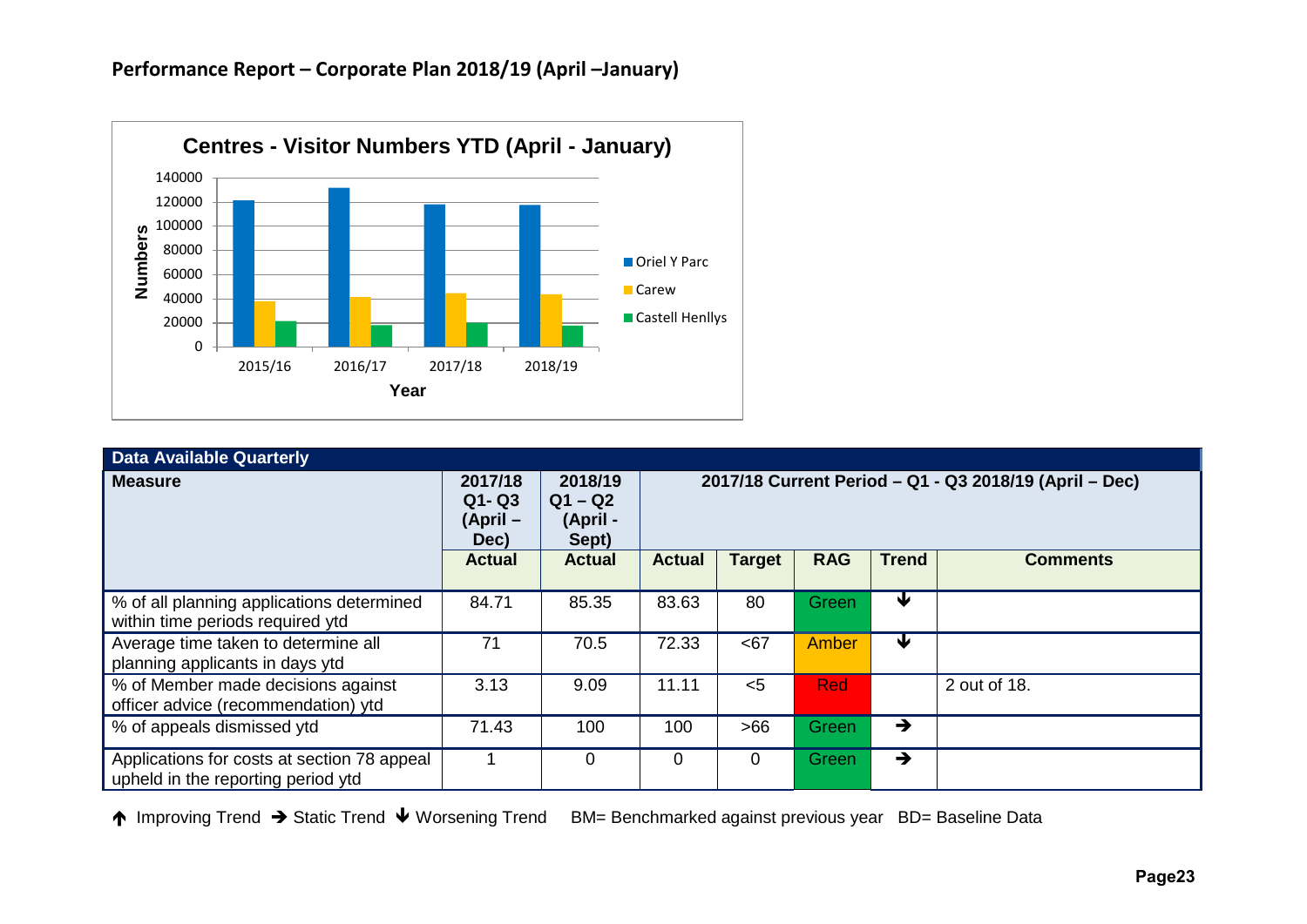| % of planning applications determined<br>under delegated power ytd                                     | 92.23                       | 95.97                    | 95.40                    | <b>BM</b>      |            |                         |                                                                                                                                                                                                                                                                   |
|--------------------------------------------------------------------------------------------------------|-----------------------------|--------------------------|--------------------------|----------------|------------|-------------------------|-------------------------------------------------------------------------------------------------------------------------------------------------------------------------------------------------------------------------------------------------------------------|
| # planning applications registered ytd                                                                 | 422                         | 289                      | 395                      | Trend          |            |                         |                                                                                                                                                                                                                                                                   |
| % of planning applications approved ytd                                                                | 82.77                       | 74.73                    | 80.56                    | 90             | Amber      | 个                       |                                                                                                                                                                                                                                                                   |
| # filming enquiry requests ytd                                                                         | 52                          | 50                       | 54                       | Trend          |            |                         |                                                                                                                                                                                                                                                                   |
| # filming enquiry licenses awarded ytd                                                                 | 10                          | 13                       | 13                       | <b>BD</b>      |            |                         | No Filming licences issued in<br>Q3.                                                                                                                                                                                                                              |
| # Parkwise training sessions held ytd                                                                  | $\overline{4}$              | 5                        | 5                        | $\overline{7}$ | Amber      | ✔                       | Yearly Target - 10. No Parkwise<br>Sessions held in Q3. This work<br>has primarily been driven/<br>delivered by Interpretation<br>Officer with the support of<br>colleagues. An increasing<br>workload in other areas has<br>impacted on delivery of<br>Parkwise. |
| # Attendees Parkwise training sessions<br>ytd                                                          | 56                          | 34                       | 34                       | 75             | <b>Red</b> | $\overline{\mathbf{v}}$ | Yearly Target - 100. No<br>Parkwise Sessions held in Q3.                                                                                                                                                                                                          |
| # Participants at Dark Sky events held by<br>the Authority ytd                                         | 303                         | 319                      | 319                      | <b>BM</b>      |            |                         | In addition a Dark Skies seminar<br>was held for Community<br>Councils.                                                                                                                                                                                           |
| # Visit Wales - year of themed event<br>participants ytd                                               | 4584<br>(Year of<br>Legend) | 7135<br>(Year of<br>Sea) | 7188<br>(Year<br>of Sea) | <b>BM</b>      |            |                         | Visit Wales - Year of the Sea.<br>345 Participants ytd in Beach<br>Cleaning Activities.                                                                                                                                                                           |
| % of PROW open and accessible and<br>meeting the quality standard ytd                                  | 86.26                       | 86.41                    | 86.9                     | 85             | Green      | 个                       |                                                                                                                                                                                                                                                                   |
| # concerns on PROW standards ytd                                                                       | 205                         | 142                      | 182                      | Trend          |            |                         | 29.6% decrease in coast path<br>concerns and 1.5% decrease in<br>IPROW concerns ytd compared<br>to last year.                                                                                                                                                     |
| # of stall holders participating in local fairs<br>and events at OYP, Carew and Castell<br>Henllys ytd | 259                         | 132                      | 249                      | Trend          |            |                         |                                                                                                                                                                                                                                                                   |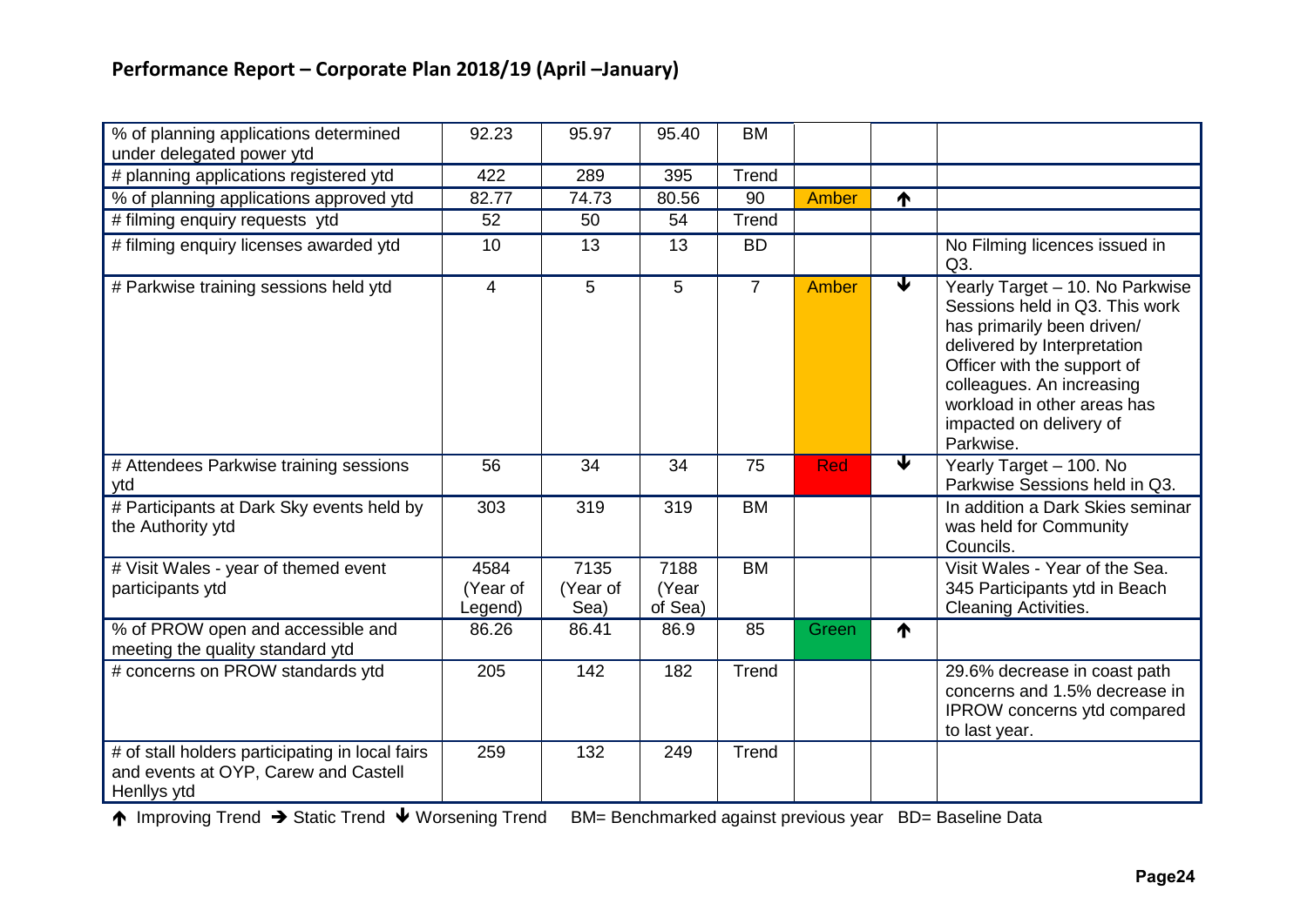| # of Artists and Craft makers supported<br>through Centres ytd |                  | 16 | Trend |  |  |
|----------------------------------------------------------------|------------------|----|-------|--|--|
| # Work Experience Placement Sessions<br>ytd                    | New<br>Indicator |    | ВC    |  |  |

| <b>Action</b>                                                                                                                         |                                                           |                                  |               |                                                                                                                                                                                                                                                                                                                                                                                                                                                                                                                                                                                                                                                                         |  |  |
|---------------------------------------------------------------------------------------------------------------------------------------|-----------------------------------------------------------|----------------------------------|---------------|-------------------------------------------------------------------------------------------------------------------------------------------------------------------------------------------------------------------------------------------------------------------------------------------------------------------------------------------------------------------------------------------------------------------------------------------------------------------------------------------------------------------------------------------------------------------------------------------------------------------------------------------------------------------------|--|--|
| <b>Action</b>                                                                                                                         | <b>Previous</b><br>Period -<br><b>December</b><br>2018/19 | Current Period - January 2018/19 |               |                                                                                                                                                                                                                                                                                                                                                                                                                                                                                                                                                                                                                                                                         |  |  |
|                                                                                                                                       | <b>RAG</b>                                                | <b>RAG</b>                       | <b>Trend</b>  | <b>Comments</b>                                                                                                                                                                                                                                                                                                                                                                                                                                                                                                                                                                                                                                                         |  |  |
| Implementation of new online<br>document management facility                                                                          | Green                                                     | Amber                            | ₩             | The system has been implemented, one final issue is being<br>worked on with the Planning Portal in respect of importing<br>applications. The developer is due to visit the Authority on 13th<br>March to resolve the issue.                                                                                                                                                                                                                                                                                                                                                                                                                                             |  |  |
| Carew Castle Café and Walled<br>Garden development                                                                                    | Green                                                     | Green                            | $\rightarrow$ | Work has started on the Walled Garden, with Dyfed<br>Archaeological Trust undertaking test digs. Nothing significant<br>found and Cadw happy for the project to commence in full.<br>Tenders for the main contractor due back mid-February with a<br>start date of 4th March.                                                                                                                                                                                                                                                                                                                                                                                           |  |  |
| Development of New Website                                                                                                            | Green                                                     | Green                            | $\rightarrow$ | Technical build now in progress. Go-Live date expected towards<br>end of March.                                                                                                                                                                                                                                                                                                                                                                                                                                                                                                                                                                                         |  |  |
| Implementation of new approaches<br>to delivery of information and<br>engagement with visitors in the south<br>and north of the park. | Green                                                     | Green                            | $\rightarrow$ | Recruitment of Summer Rangers (North, West and South) due to<br>be advertised shortly. PCNPA attended the recent PCC scrutiny<br>committee meeting to review tourism partnership working in<br>Pembrokeshire. PCC agreed to retain current tourism marketing<br>functions. The Destination Pembrokeshire Partnership (DPP) also<br>hosted a very successful meeting with key tourism businesses<br>across Pembrokeshire to review the destination strategy for the<br>county. More formal partnership arrangements are now in place<br>with Tenby Museum to provide localised visitor information but<br>staff shortages are delaying full implementation. Newport Town |  |  |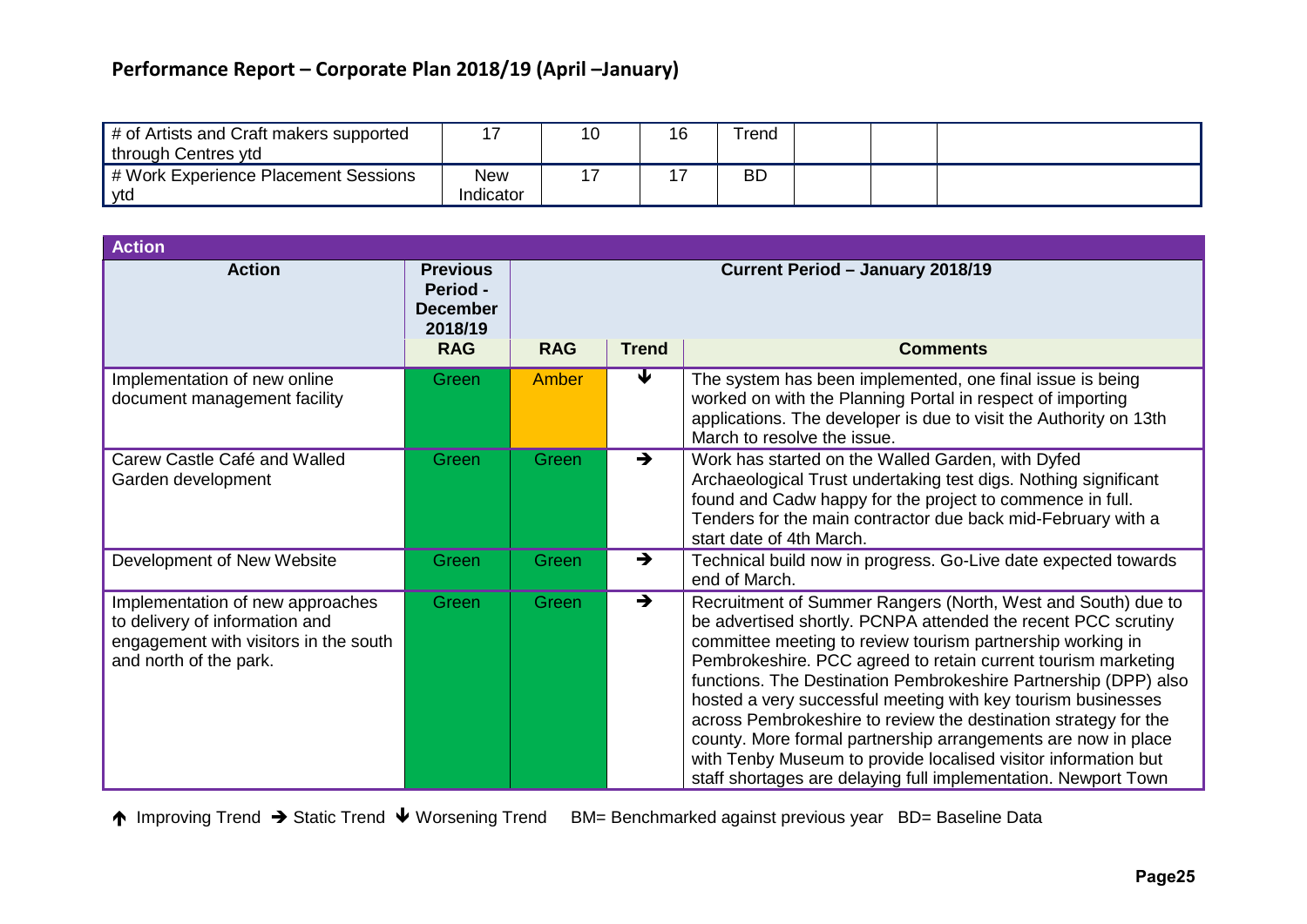|                                                                                                           |              |              |               | Council are now leasing the Long St building in Newport with a<br>revised visitor service now open to the public (with assistance<br>from local volunteers). PCNPA has provided financial and staff<br>support to help integrate information about the NP into the Glan-<br>yr-afon/Riverside library facility in Haverfordwest which is proving<br>a huge success. The Celtic Routes (INTERREG) initiative is<br>underway with partners across Wales and Ireland. Similarly,<br>PCNPA is a key partner in the recently successful INTERREG bid<br>entitled 'Rediscovering Ancient Connections' led by PCC which<br>officially launched in January 2019). Revised interpretation plans<br>commissioned for North and South Pembs with trade engagement<br>activities undertaken - to be published later in the year. Various<br>'Year of Discovery' activities and events underway in 2019. Coast<br>to Coast to hit shelves in the weeks ahead. |
|-----------------------------------------------------------------------------------------------------------|--------------|--------------|---------------|--------------------------------------------------------------------------------------------------------------------------------------------------------------------------------------------------------------------------------------------------------------------------------------------------------------------------------------------------------------------------------------------------------------------------------------------------------------------------------------------------------------------------------------------------------------------------------------------------------------------------------------------------------------------------------------------------------------------------------------------------------------------------------------------------------------------------------------------------------------------------------------------------------------------------------------------------|
| Development of New Rights of Way<br>Improvement Plan                                                      | Green        | Green        | $\rightarrow$ | ROWIP 2018/28 has been plan approved by PCC and NPA and<br>published on website. Action Complete.                                                                                                                                                                                                                                                                                                                                                                                                                                                                                                                                                                                                                                                                                                                                                                                                                                                |
| The Digital Park Project                                                                                  | <b>Amber</b> | Amber        | $\rightarrow$ | Ongoing 3 year project. Have developed a fault Finder and<br>Footpath Inspection App so far.                                                                                                                                                                                                                                                                                                                                                                                                                                                                                                                                                                                                                                                                                                                                                                                                                                                     |
| Event Management Guidance (All<br>Pembrokeshire)                                                          | <b>Amber</b> | <b>Amber</b> | $\rightarrow$ | Led by PCC. Awaiting progress. It will be an online guide hosted<br>by PCC.                                                                                                                                                                                                                                                                                                                                                                                                                                                                                                                                                                                                                                                                                                                                                                                                                                                                      |
| Implementation of Visitor Safety<br>Principles and priority actions within<br>the Visitor Safety Strategy | <b>Amber</b> | Amber        | $\rightarrow$ | Work ongoing re H&S Policy revision. Require a VS Sub Group as<br>part of the H&S Group to take things forward, will discuss at next<br>H&S Group meeting.                                                                                                                                                                                                                                                                                                                                                                                                                                                                                                                                                                                                                                                                                                                                                                                       |
| Delivery of volunteering opportunities<br>through Pathways that develop work<br>and career based skills   | Green        | Green        | $\rightarrow$ | In January and February there were 16 Pathways volunteering<br>sessions with 98 participants. In addition there were 2 youth<br>Rangers sessions over the same period). Work was carried out at<br>a range of locations including Lower Town, Fishguard, the orchard<br>at St Brides, Lower Mill woodlands in Haverfordwest (alongside<br>Pembrokeshire College) and the Gwaun Valley. Ongoing<br>evaluation work to be carried out in February in the form of 'most<br>significant change' sessions with several individual volunteers.<br>This will be reported on through the Pathways steering group.                                                                                                                                                                                                                                                                                                                                        |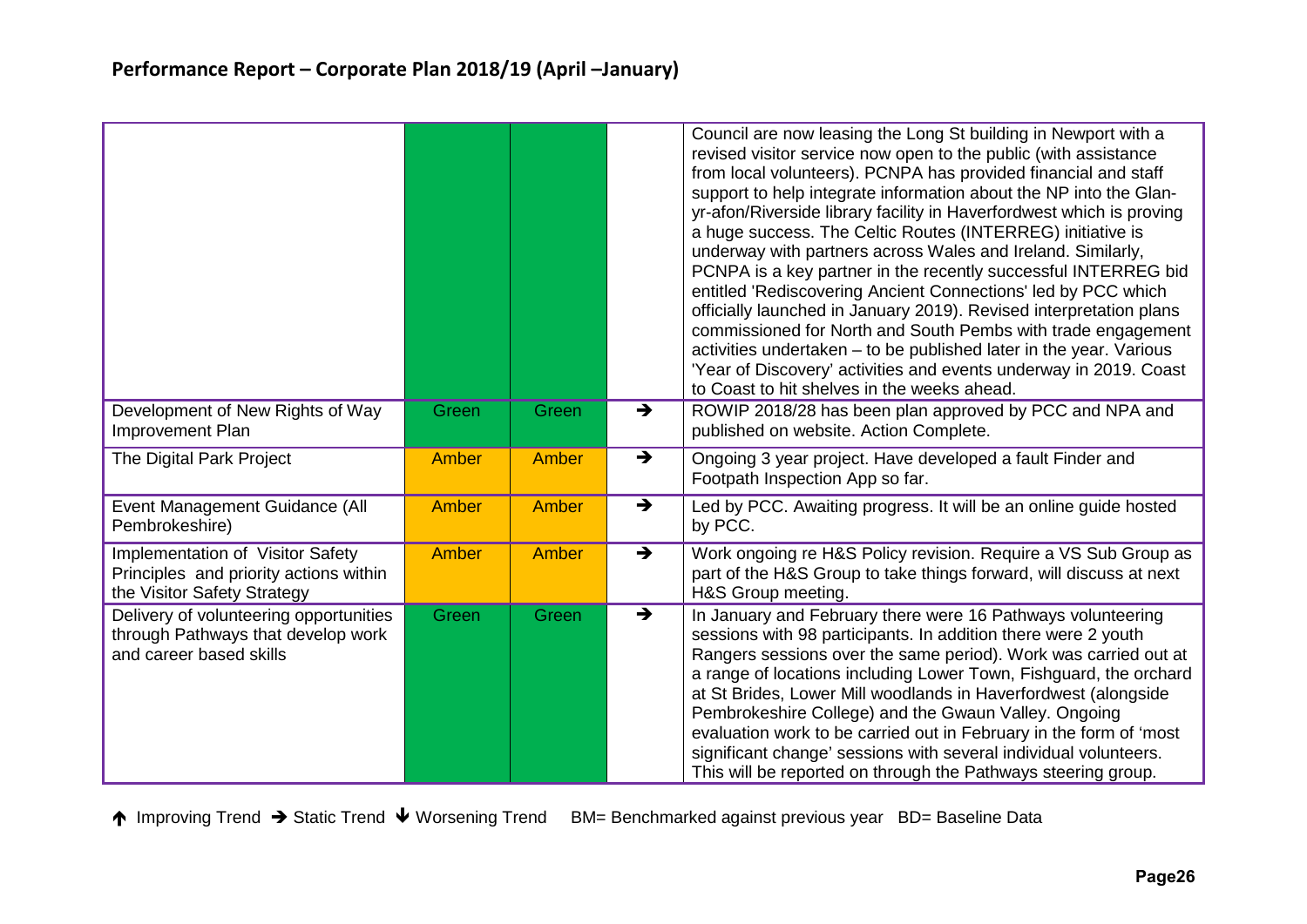| Explore opportunities for developing<br>work based learning, apprenticeship, | Green | Green | Chief Executive attending PSB meeting on work experience<br>placements in February. Work experience placement scheme |
|------------------------------------------------------------------------------|-------|-------|----------------------------------------------------------------------------------------------------------------------|
| training schemes, secondment                                                 |       |       | being developed by Pembrokeshire College and DWP.                                                                    |
| opportunities across the Authority                                           |       |       |                                                                                                                      |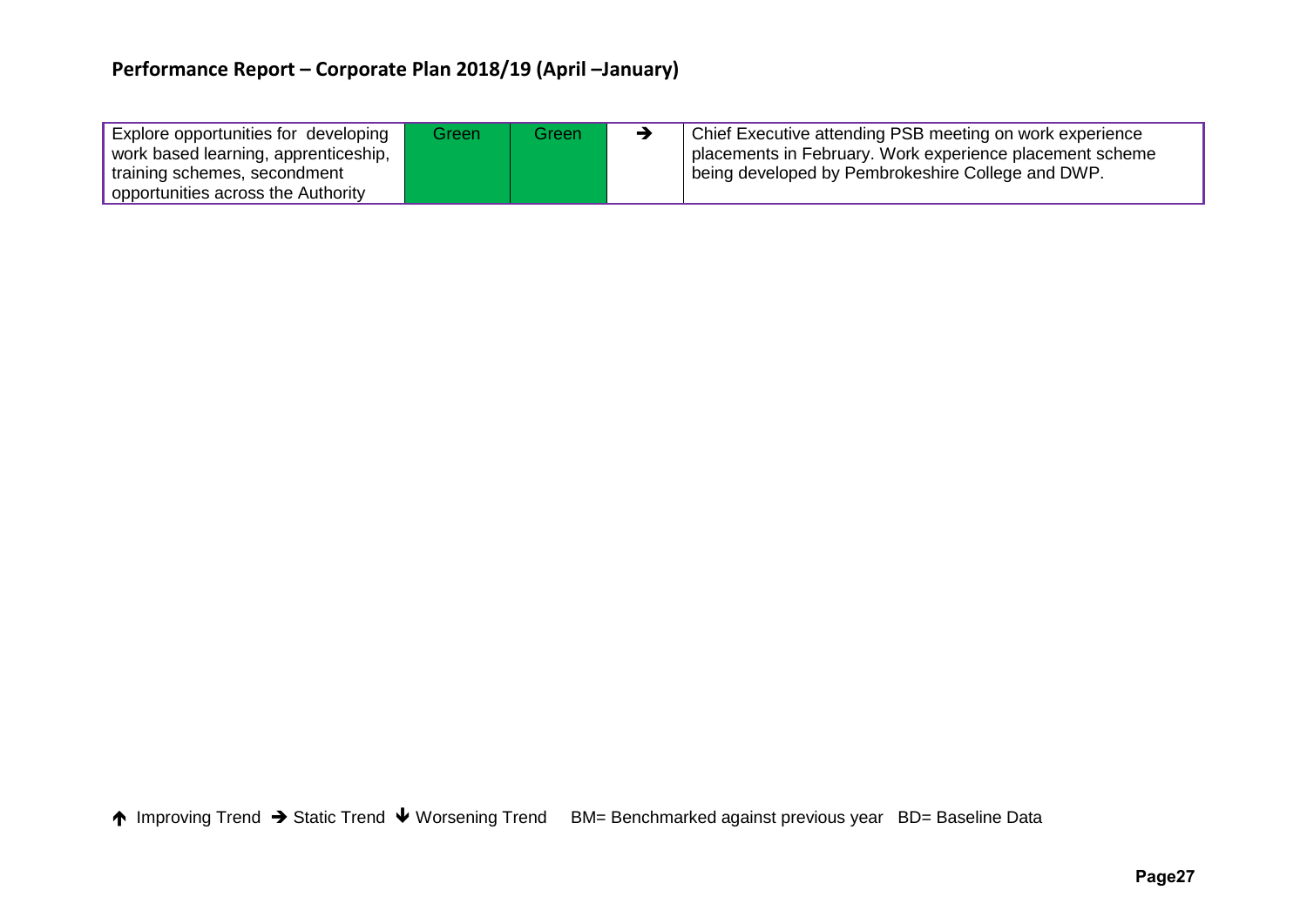|  | <b>Objective 2 - Resilience</b> |  |
|--|---------------------------------|--|
|--|---------------------------------|--|

| <b>Data Available Quarterly</b>                                  |                                          |                                           |                                               |               |            |               |                                                                                                                                                                                                                   |
|------------------------------------------------------------------|------------------------------------------|-------------------------------------------|-----------------------------------------------|---------------|------------|---------------|-------------------------------------------------------------------------------------------------------------------------------------------------------------------------------------------------------------------|
| <b>Measure</b>                                                   | 2017/18<br>$Q1 - Q3$<br>(April -<br>Dec) | 2018/19<br>$Q1 - Q2$<br>(April -<br>Sept) | 2018/19 Current Period - Q1- Q3 (April - Dec) |               |            |               |                                                                                                                                                                                                                   |
|                                                                  | <b>Actual</b>                            | <b>Actual</b>                             | <b>Actual</b>                                 | <b>Target</b> | <b>RAG</b> | <b>Trend</b>  | <b>Comments</b>                                                                                                                                                                                                   |
| Conservation Sites - % in line with<br>Management Plan           | 100                                      | 100                                       | 100                                           | 100           | Green      | $\rightarrow$ | Conserving the Park Scheme is<br>closed for new entrants and<br>operating a waiting list.                                                                                                                         |
| HA - Invasive species removed at<br>source/ injected ytd         | 43.50                                    | 42.83                                     | 54.7                                          | <b>BM</b>     |            |               |                                                                                                                                                                                                                   |
| # of applications for works to protected<br>trees determined ytd | 53                                       | 22                                        | 32                                            | Trend         |            |               |                                                                                                                                                                                                                   |
| # of new tree preservation orders made<br>ytd                    | 3                                        | 5                                         | 5                                             | Trend         |            |               |                                                                                                                                                                                                                   |
| # Volunteer Days - Conservation ytd                              | 523.6                                    | 414                                       | 597                                           | <b>BM</b>     |            |               | All data now from the Events<br>and Activities Database.                                                                                                                                                          |
| # Voluntary Wardens                                              | 72<br>(Q3)                               | 50<br>(Q2)                                | 50<br>(Q3)                                    | 70            | <b>Red</b> | $\rightarrow$ | Data now from ThankQ<br>database - review of active<br>wardens carried out. Voluntary<br>Wardens North -13. Voluntary<br>Wardens South - 14. Voluntary<br>Wardens West - 8. Voluntary<br>Wardens North West - 15. |
| # Attending volunteer study days ytd                             | $\mathbf 0$                              | 73                                        | 94                                            |               |            |               | Broader definition than 2017/18<br>to include volunteer training not<br>just volunteer study day<br>attendees. Direct comparison<br>not possible.                                                                 |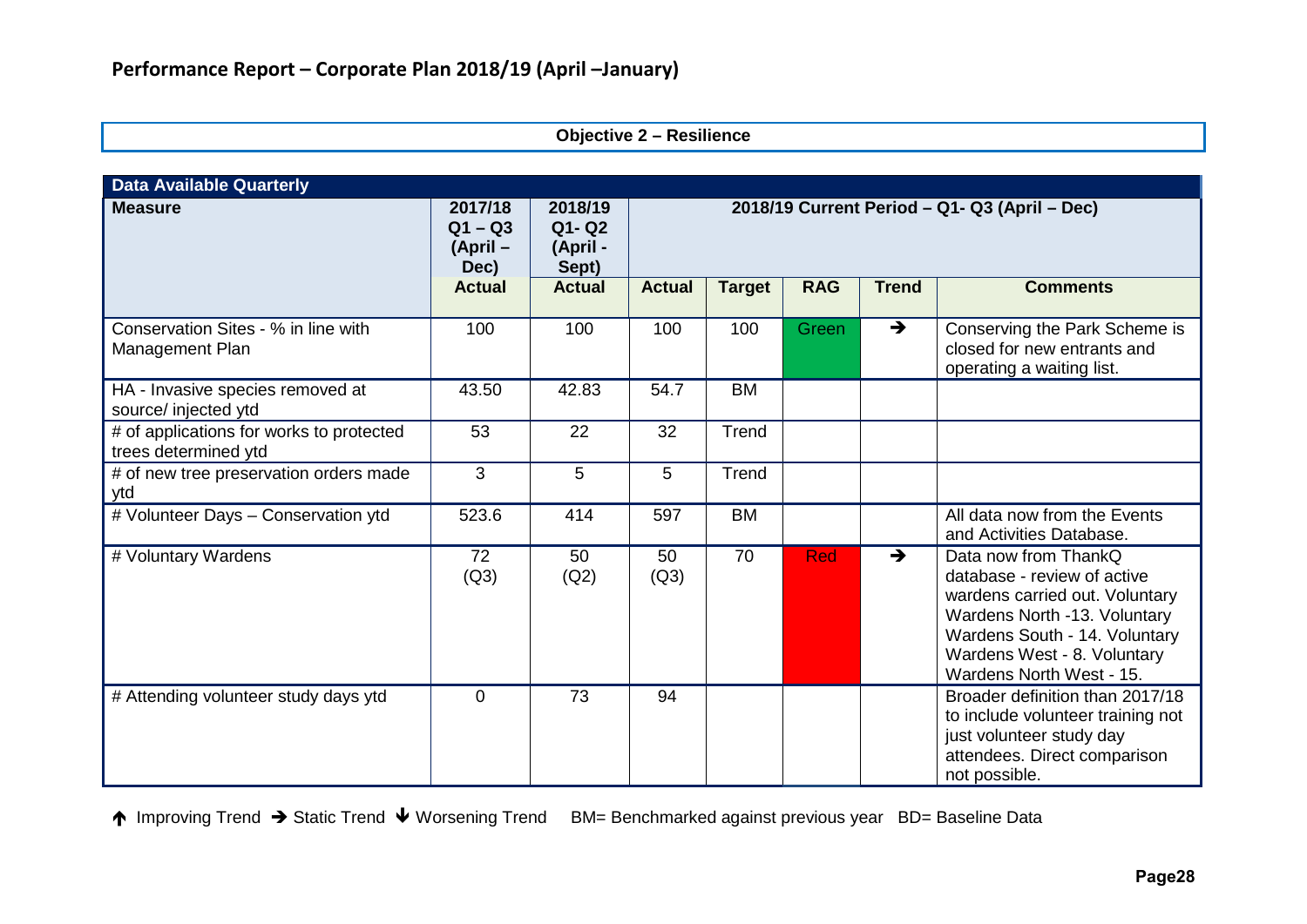| # Volunteer Days - Invasive Species<br>work ytd                            | 94.16            | 119        | 128        | BM        | Data now from the Events and<br>Activities Database.                                                                                                                                                                                                                                                                                                                                                                                                                                                                                                       |
|----------------------------------------------------------------------------|------------------|------------|------------|-----------|------------------------------------------------------------------------------------------------------------------------------------------------------------------------------------------------------------------------------------------------------------------------------------------------------------------------------------------------------------------------------------------------------------------------------------------------------------------------------------------------------------------------------------------------------------|
| # Community Groups Involved with<br>Invasive Species work this quarter ytd | $\Omega$<br>(Q3) | 13<br>(Q2) | 25<br>(Q3) | <b>BM</b> | Members of Llais Llanychaer<br>and Cwm Gwaun Community<br>Councils complete and passed<br>training in pesticide use.<br><b>Volunteers from Newport Paths</b><br>Group, the Friends of<br><b>Pembrokeshire Coast National</b><br>Park and St Dogmael's<br><b>Community Association all</b><br>passed a two day remote first<br>aid course. In October and<br>November the Project Officer<br>surveyed Himalayan balsam<br>infestation and liaised with 17<br>key landowners in the Gupton /<br>Castlemartin Corse catchment<br>as part of a report for NRW. |

| <b>Action</b>                                                                                          |                                                           |                                  |               |                                                                                                                                                                                                                                                                                                                                                                                                                                                                 |  |  |  |  |  |  |  |
|--------------------------------------------------------------------------------------------------------|-----------------------------------------------------------|----------------------------------|---------------|-----------------------------------------------------------------------------------------------------------------------------------------------------------------------------------------------------------------------------------------------------------------------------------------------------------------------------------------------------------------------------------------------------------------------------------------------------------------|--|--|--|--|--|--|--|
| <b>Action</b>                                                                                          | <b>Previous</b><br>Period -<br><b>December</b><br>2018/19 | Current Period - January 2018/19 |               |                                                                                                                                                                                                                                                                                                                                                                                                                                                                 |  |  |  |  |  |  |  |
|                                                                                                        | <b>RAG</b>                                                | <b>RAG</b>                       | <b>Trend</b>  | <b>Comments</b>                                                                                                                                                                                                                                                                                                                                                                                                                                                 |  |  |  |  |  |  |  |
| Involvement with Pembrokeshire<br>Local Nature Partnership -<br><b>Community Nature Recovery Plans</b> | Amber                                                     | Amber                            | $\rightarrow$ | Funding for Biodiversity Implementation Officer post is moving<br>onto a competitive basis hence flagging amber. An internal bid for<br>additional Pembrokeshire Nature Partnership support was banded<br>B in the latest round. The Pembrokeshire Nature Partnership is<br>involved in an all-Wales bid for support for Nature Partnerships,<br>also submitted to Welsh Government's Enabling Natural<br>Resources and Well-being in Wales fund. PCNPA will be |  |  |  |  |  |  |  |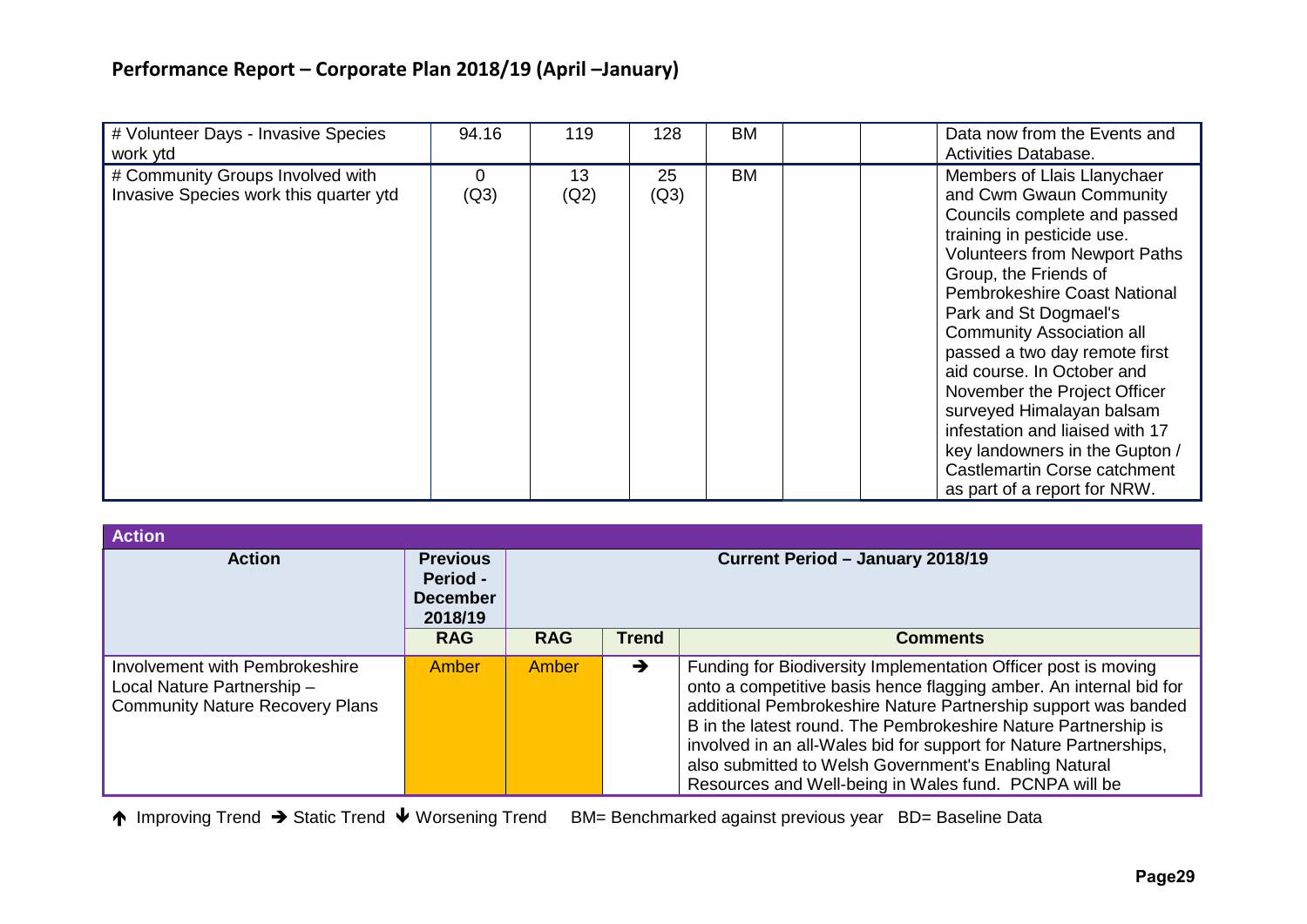|                                                                                                   |       |       |               | represented at the next meeting of the Wales Biodiversity<br>Partnership.                                                                                                                                                                                                                                                                                                                                                                                                                                                                                                                                                                                                         |
|---------------------------------------------------------------------------------------------------|-------|-------|---------------|-----------------------------------------------------------------------------------------------------------------------------------------------------------------------------------------------------------------------------------------------------------------------------------------------------------------------------------------------------------------------------------------------------------------------------------------------------------------------------------------------------------------------------------------------------------------------------------------------------------------------------------------------------------------------------------|
| Involvement in implementation of<br>Foreshore Management Plan                                     | Green | Green | $\rightarrow$ | Foreshore plan work for this year is now complete. We have an<br>outline plan and we are making a financial contribution to the<br>Wales Activity Mapping project being undertaken by<br>Pembrokeshire Coastal Forum. This project will identify levels of<br>recreational use, issues and 'hotspots' and will start to look at<br>recreational carrying capacity. The WAM project runs until<br>December 2019 and will be consulting with many relevant coastal<br>stakeholders, a more detailed foreshore management plan will be<br>drawn up once the WAM project is complete.                                                                                                 |
| Submission of Funding Bids/ funding<br><b>Bid Outcomes (Conservation and</b><br>enhancement work) | Green | Green | $\rightarrow$ | An application has been made to Dŵr Cymru / Welsh Water's<br>Biodiversity Fund for the Stitch in Time Project. An application to<br>the Enabling Natural Resources and Well-being in Wales fund has<br>been submitted for Stitch in Time. Decision expected February /<br>March. PCNPA is a partner on two conservation bids, one led by<br>Plantlife and one led by Bumblebee Conservation Trust / Buglife<br>(through PCNPA's Countryside Management team). The<br>Pembrokeshire Nature Partnership is involved in an all-Wales bid<br>for support for Nature Partnerships, also submitted to Welsh<br>Government's Enabling Natural Resources and Well-being in<br>Wales fund. |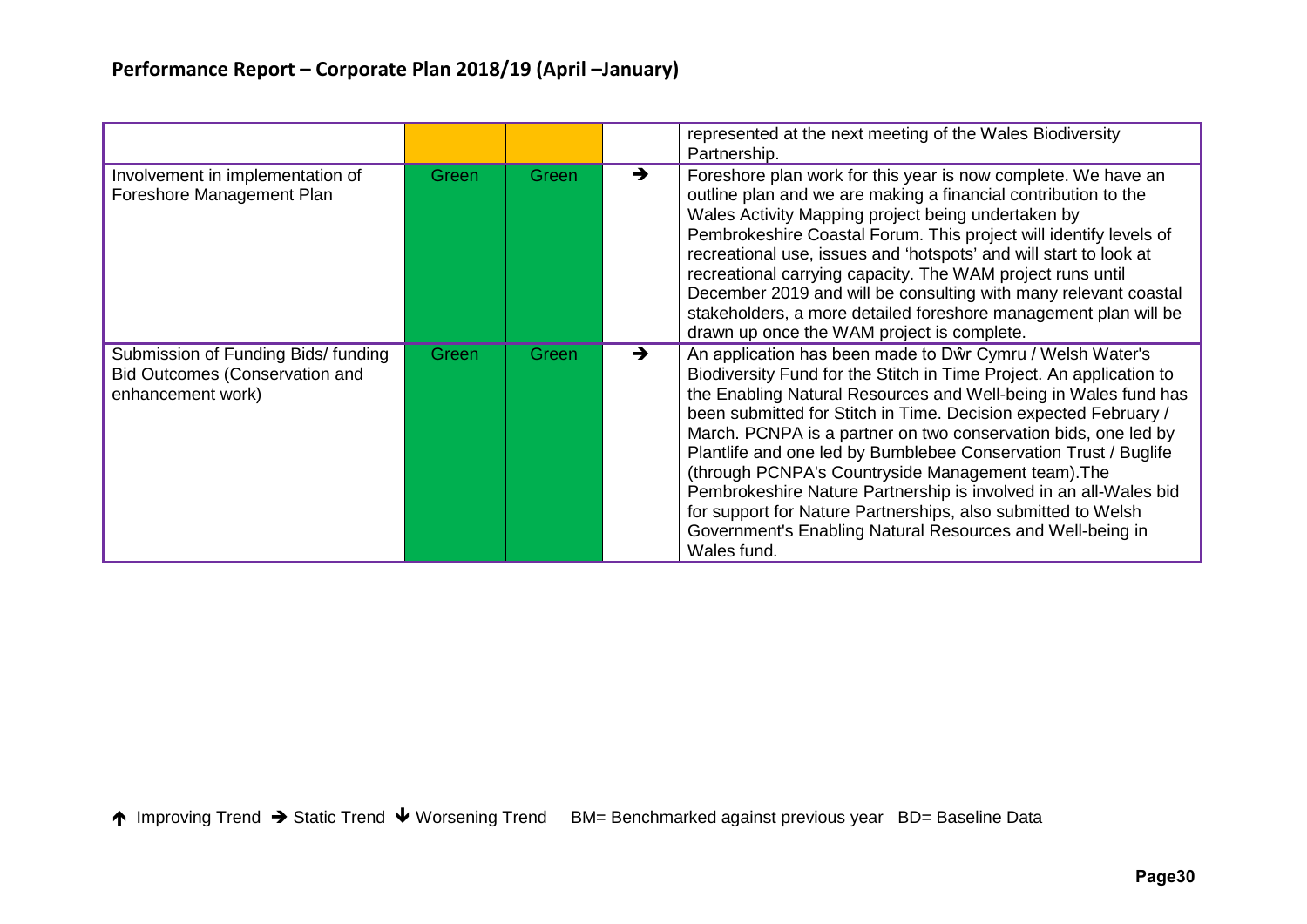### **Objective 3 – Health and Well-being**

| <b>Data Available Monthly</b> |                |                                               |                                  |               |            |              |                                                                                                                                                                                                                                                                                                                  |  |
|-------------------------------|----------------|-----------------------------------------------|----------------------------------|---------------|------------|--------------|------------------------------------------------------------------------------------------------------------------------------------------------------------------------------------------------------------------------------------------------------------------------------------------------------------------|--|
| <b>Measure</b>                | 2017/18<br>Jan | 2018/19<br>previous<br>period -<br><b>Dec</b> | 2018/19 Current Period - January |               |            |              |                                                                                                                                                                                                                                                                                                                  |  |
|                               | <b>Actual</b>  | <b>Actual</b>                                 | <b>Actual</b>                    | <b>Target</b> | <b>RAG</b> | <b>Trend</b> | <b>Comments</b>                                                                                                                                                                                                                                                                                                  |  |
| # of web walks downloaded ytd | 28829          | 34234                                         | 37211                            | Trend         |            |              | Most popular downloads ytd: Stackpole<br>Head (Half Day) - 805. St David's Head<br>(Half Day) - 666, Bosherston St Govan<br>(Half Day) - 645. There was an issue with<br>Google Analytics in October 2017/18<br>which means direct comparison with data<br>from 2017/18 from October onwards is<br>not possible. |  |

| <b>Data Available Quarterly</b>                    |                                            |                                             |                                                      |               |            |              |                                                                                                                         |
|----------------------------------------------------|--------------------------------------------|---------------------------------------------|------------------------------------------------------|---------------|------------|--------------|-------------------------------------------------------------------------------------------------------------------------|
| <b>Measure</b>                                     | 2017/2018<br>$Q1 - Q3$<br>(April –<br>Dec) | 2018/2019<br>$Q1 - Q2$<br>(April -<br>Sept) | 2018/19 Current Period $-$ Q1 $-$ Q3 (April $-$ Dec) |               |            |              |                                                                                                                         |
|                                                    | <b>Actual</b>                              | <b>Actual</b>                               | <b>Actual</b>                                        | <b>Target</b> | <b>RAG</b> | <b>Trend</b> | <b>Comments</b>                                                                                                         |
| # Volunteer days ytd                               | 1299.99                                    | 1266                                        | 1579                                                 | <b>BM</b>     |            |              | All data now from Events and<br>Activities Database, 537<br>volunteer days contributed ytd<br>through Pathways Project. |
| # Participants in outdoor learning sessions<br>ytd | 7544                                       | 5291                                        | 7403                                                 | <b>BM</b>     |            |              |                                                                                                                         |
| # Outdoor training sessions for teachers           | 9                                          | 3                                           | 3                                                    |               | <b>Red</b> |              | Yearly target - 10. PODS                                                                                                |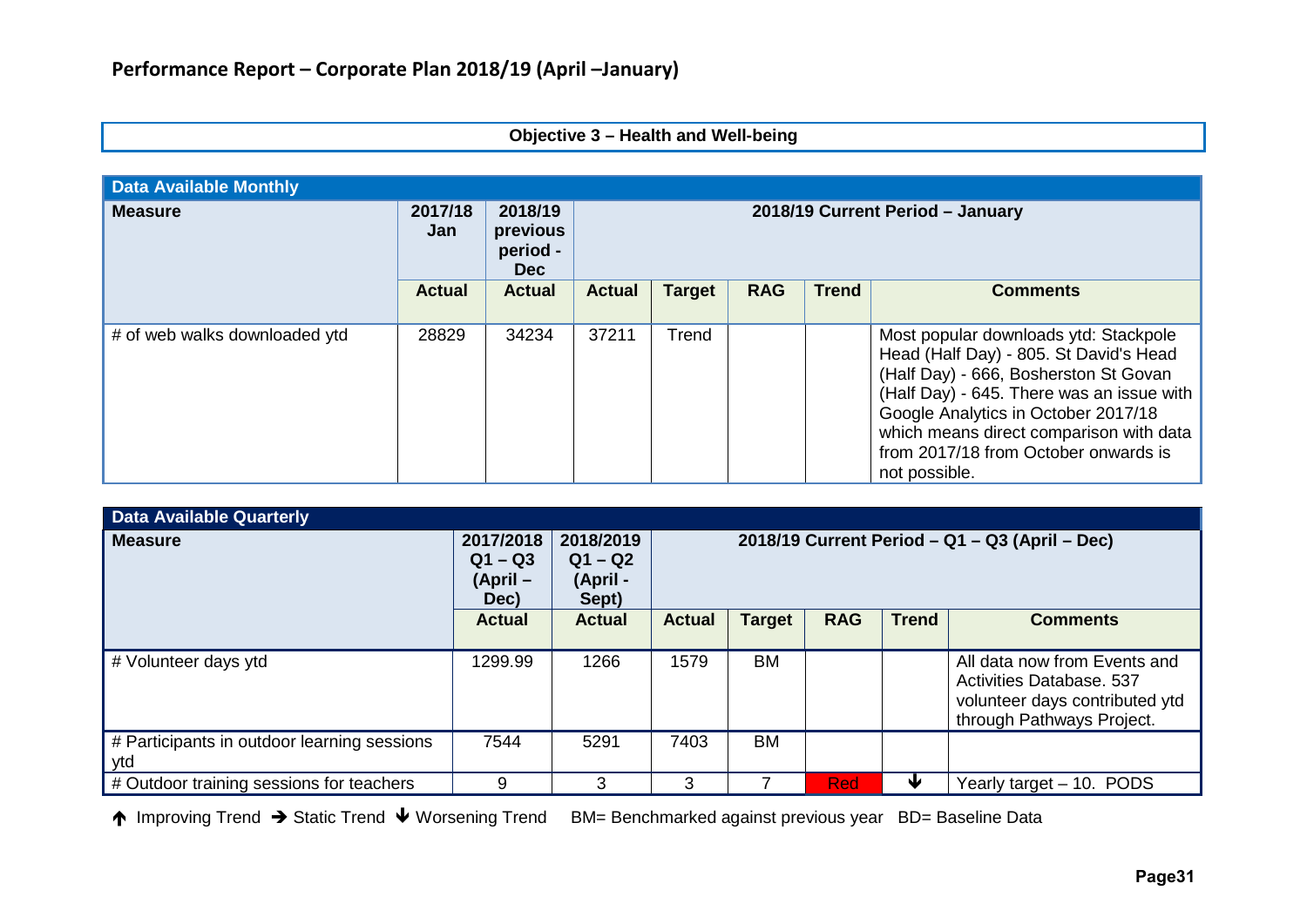| ytd                                                                 |        |        |      |      |       |                         | funded project ending has<br>impacted on activity in this<br>area. Partnership work is<br>planned for the spring and<br>summer terms but expect<br>numbers to be smaller as no<br>longer have a paid member of<br>staff to deliver for the<br>partnership/NPA.                                                                                                    |
|---------------------------------------------------------------------|--------|--------|------|------|-------|-------------------------|-------------------------------------------------------------------------------------------------------------------------------------------------------------------------------------------------------------------------------------------------------------------------------------------------------------------------------------------------------------------|
| # Teachers trained in outdoor learning ytd                          | 121    | 23     | 23   | 37   | Amber | $\overline{\mathbf{v}}$ | Yearly target $-50$ .                                                                                                                                                                                                                                                                                                                                             |
| # Participants Walkability Scheme Sessions<br>ytd                   | 1397   | 991    | 1381 | 1725 | Amber | $\overline{\mathbf{v}}$ | Yearly target $-2300.$ # of<br>participants in sessions from<br>Exercise referrals (North and<br>Central) - 478. Other groups<br>involved with Walkability ytd<br>include REACH, MIND, Get<br>out Get Active, Shalom House,<br>ESOL group, Memory Cafe,<br>Kilgetty Carers, VC Gallery<br>and Pembrokeshire People<br>First. Open Walkability Group<br>also held. |
| # group leaders trained through Walk<br>leader training session ytd | 15     | 18     | 18   | 11   | Green | $\rightarrow$           | Yearly target - 14.                                                                                                                                                                                                                                                                                                                                               |
| # of people using footpath (from fixed<br>counters) ytd             | 160096 | 127426 |      |      |       |                         | From 7 Coast Path Counters.<br>Numbers down from last year<br>Q1 and Q2 figures (127,426 in<br>2018/19 compared to 140,912<br>in 2017/18). This is due to 20.9<br>% decrease for Coast Path<br>Counters compared to last<br>year, attribute the decrease to<br>hot weather - too hot to walk<br>and increase in beach visits,                                     |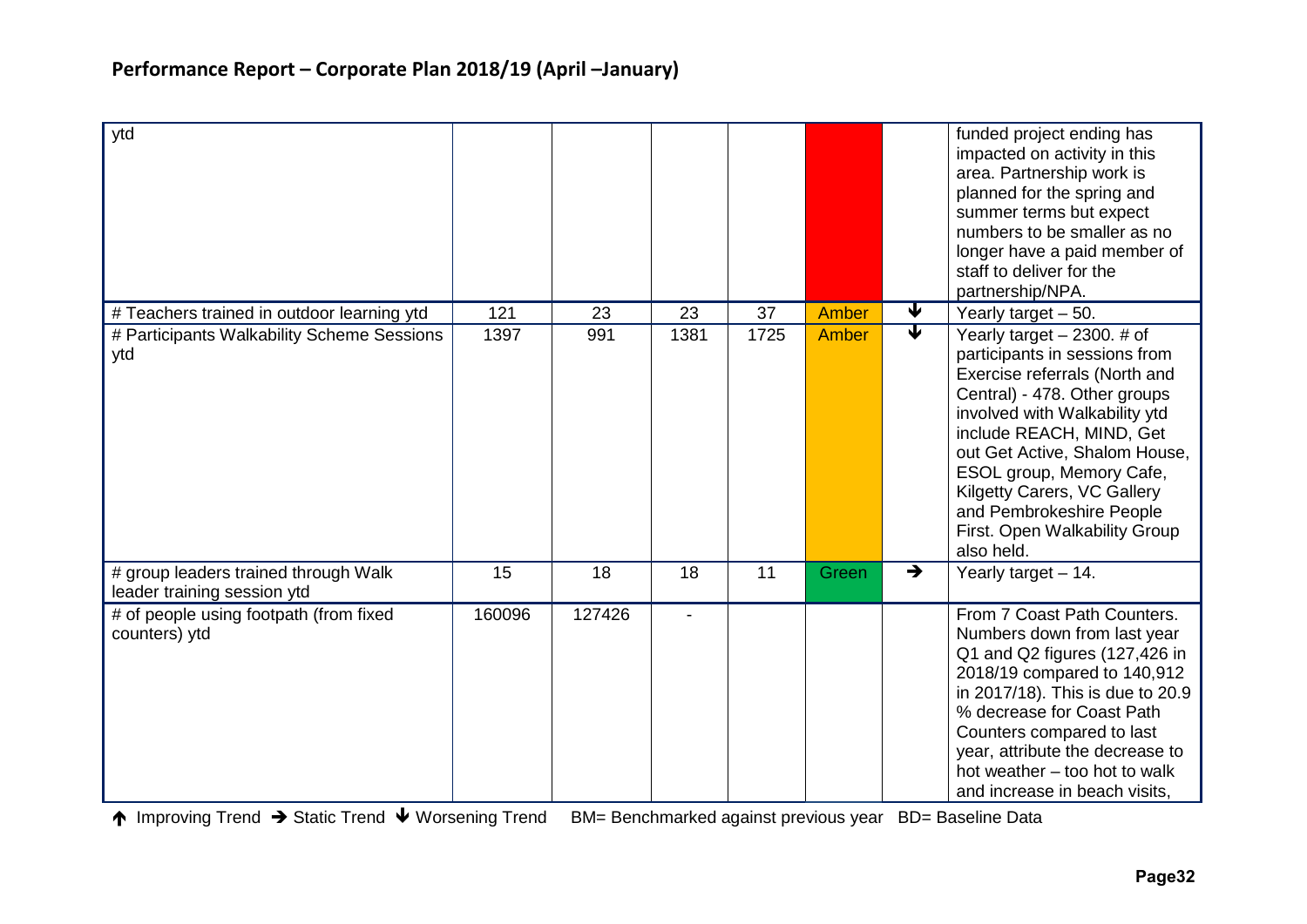|                                                                                                                 |       |       |                |                 | as the summer months are<br>down across the board. There<br>was a fault with two counters<br>which were under recording<br>and replaced, an adjustment<br>has been applied of 2,500 to<br>account for technical failure<br>based on previous years.<br><b>Inland Coast Path counters</b><br>saw a 2% increase for Q1 &<br>Q2 compared to 2017/18.<br>Impact of hot weather less as<br>inland reflect more sheltered<br>landscapes. |
|-----------------------------------------------------------------------------------------------------------------|-------|-------|----------------|-----------------|------------------------------------------------------------------------------------------------------------------------------------------------------------------------------------------------------------------------------------------------------------------------------------------------------------------------------------------------------------------------------------------------------------------------------------|
| # participants engaged in physically active<br>events and activities ytd                                        | 19536 | 17803 | 19793          | <b>BM</b>       | Measure currently being<br>reviewed.                                                                                                                                                                                                                                                                                                                                                                                               |
| # participants in walks led by rangers,<br>centre staff and volunteers ytd                                      | 2411  | 1924  | 2379           | $\overline{BM}$ |                                                                                                                                                                                                                                                                                                                                                                                                                                    |
| # participants engaged in fitness activities<br>ytd                                                             | 141   | 0     | $\overline{0}$ | <b>BM</b>       | Measure currently being<br>reviewed.                                                                                                                                                                                                                                                                                                                                                                                               |
| # School children (and young people)<br>engaged in physically active sessions<br>through education sessions ytd | 7443  | 5286  | 7367           | <b>BM</b>       | Measure currently being<br>reviewed.                                                                                                                                                                                                                                                                                                                                                                                               |
| # School children (and young people)<br>participating in walks led by PCNPA<br>through education sessions ytd   | 589   | 387   | 758            | <b>BM</b>       | 29% increase on last year. 170<br>children involved in seal walk<br>sessions in Q3.                                                                                                                                                                                                                                                                                                                                                |
| % Schools in National Park engaged with<br>physically active sessions ytd                                       | 66.67 | 66.67 | 66.67          | <b>BM</b>       | Figures take into account<br>school - amalgamations,<br>closures and openings.                                                                                                                                                                                                                                                                                                                                                     |
| % Schools in Pembrokeshire engaged with<br>physically active sessions ytd                                       | 68.57 | 56.25 | 62.50          | <b>BM</b>       | Figures take into account<br>school - amalgamations,<br>closures and openings.                                                                                                                                                                                                                                                                                                                                                     |
| % of Housing Units approved that are                                                                            | 15.79 | 19.35 | 36.67          |                 |                                                                                                                                                                                                                                                                                                                                                                                                                                    |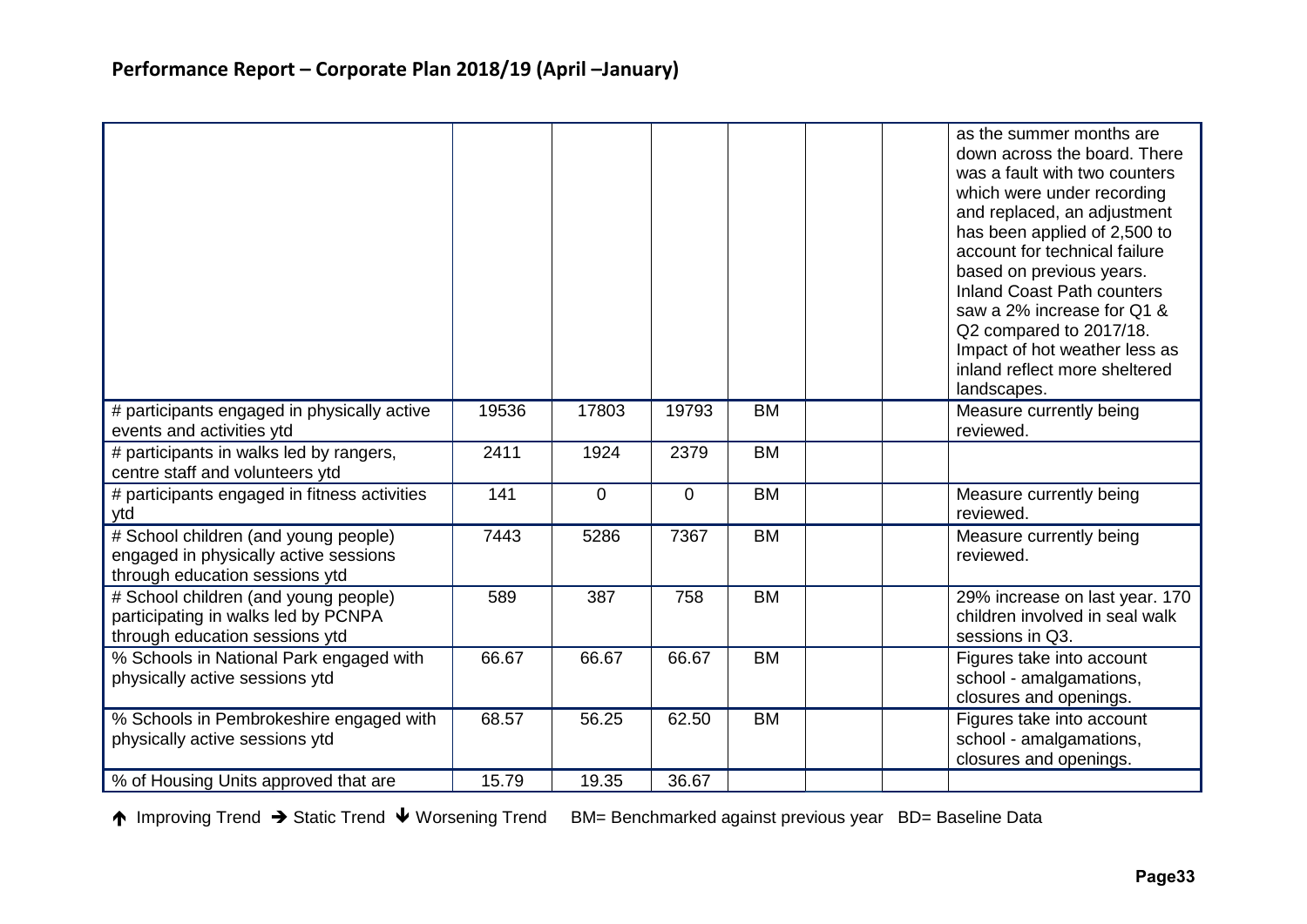| attordable<br>. vtc                                     |  |              |  |  |
|---------------------------------------------------------|--|--------------|--|--|
| I Units approved ytd<br>rdable<br>usına<br>ாபட<br>KJI 1 |  | $\sim$<br>oс |  |  |

| <b>Action</b>                                                                                             |                                                                                |                                                                                   |               |                                                                                                                                                                                                                                                                                                                     |  |  |  |
|-----------------------------------------------------------------------------------------------------------|--------------------------------------------------------------------------------|-----------------------------------------------------------------------------------|---------------|---------------------------------------------------------------------------------------------------------------------------------------------------------------------------------------------------------------------------------------------------------------------------------------------------------------------|--|--|--|
| <b>Action</b>                                                                                             | <b>Previous</b><br><b>Period -</b><br><b>December</b><br>2018/19<br><b>RAG</b> | Current Period - January 2018/19<br><b>RAG</b><br><b>Trend</b><br><b>Comments</b> |               |                                                                                                                                                                                                                                                                                                                     |  |  |  |
|                                                                                                           |                                                                                |                                                                                   |               |                                                                                                                                                                                                                                                                                                                     |  |  |  |
| Work with West Wales Nature Based<br><b>Health Network</b>                                                | Green                                                                          | Green                                                                             | $\rightarrow$ | Proposal to fund co-ordinator in development                                                                                                                                                                                                                                                                        |  |  |  |
| Development of evidence base to<br>support health and well-being policy<br>and project work.              | Green                                                                          | Green                                                                             | $\rightarrow$ | Building on list of research studies - on going.                                                                                                                                                                                                                                                                    |  |  |  |
| Delivery of Pathways Project and<br>development of volunteer<br>ambassadors and volunteer walk<br>leaders | Amber                                                                          | Amber                                                                             | $\rightarrow$ | No further progress re the Ambassadors programme. Walk leader<br>training is planned for May, with recruitment of prospective<br>volunteers in process now.                                                                                                                                                         |  |  |  |
| Investigate the feasibility of First<br>1000 Days Pilot.                                                  | Amber                                                                          | Amber                                                                             | $\rightarrow$ | 6 sessions with 'parent and pre-school planned to discuss outdoor<br>play. We are awaiting news of progress regarding a funding<br>application made by Pembrokeshire County Council which<br>includes a 3 year 'First 1000 days' project with PCNPA as the lead<br>organisation. An update is expected in February. |  |  |  |
| Development of Health Resources<br>Information with a focus on running                                    | Amber                                                                          | Green                                                                             | ↑             | Links to Access, interpretation and tourism review. We have<br>developed a guidance code for participants in running events on<br>the Pembrokeshire Coast Path. The document gives a simple<br>pictorial guide to running safely and responsibly. Currently with<br>Graphics.                                       |  |  |  |
| Let's Walk Pembrokeshire Initiative                                                                       | Green                                                                          | Green                                                                             | $\rightarrow$ | Walking Festival being planned for May with Ramblers.                                                                                                                                                                                                                                                               |  |  |  |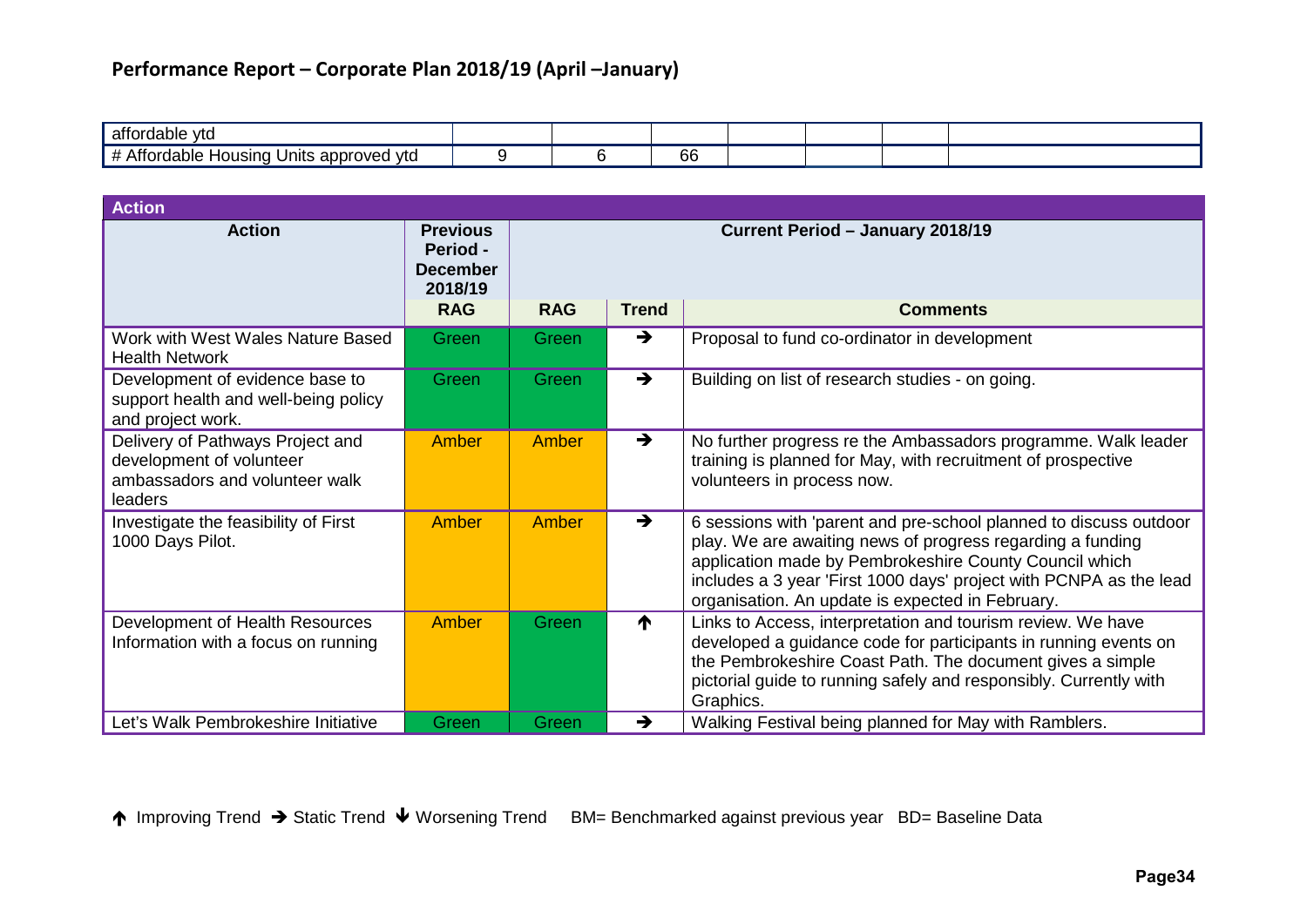| <b>Objective 4 - Equality</b> |  |  |  |
|-------------------------------|--|--|--|
|-------------------------------|--|--|--|

| <b>Data Available Monthly</b>           |                |                                               |                                  |               |            |              |                                                                                                                                                                                                                                                                                  |  |  |
|-----------------------------------------|----------------|-----------------------------------------------|----------------------------------|---------------|------------|--------------|----------------------------------------------------------------------------------------------------------------------------------------------------------------------------------------------------------------------------------------------------------------------------------|--|--|
| <b>Measure</b>                          | 2017/18<br>Jan | 2018/19<br>previous<br>period -<br><b>Dec</b> | 2018/19 Current Period - January |               |            |              |                                                                                                                                                                                                                                                                                  |  |  |
|                                         | <b>Actual</b>  | <b>Actual</b>                                 | <b>Actual</b>                    | <b>Target</b> | <b>RAG</b> | <b>Trend</b> | <b>Comments</b>                                                                                                                                                                                                                                                                  |  |  |
| # of web wheelchair walks<br>downloaded | 2500           | 3397                                          | 3609                             | Trend         |            |              | Most popular downloads ytd: Abereiddi<br>Blue Lagoon - 479, Abermawr - 3601,<br>Stack Rocks St Govan's - 290. There<br>was an issue with Google Analytics in<br>October 2017/18 which meand direct<br>comparison with data from 2017/18 from<br>October onwards is not possible. |  |  |

| <b>Data Available Quarterly</b>                                             |                                            |                                             |                                                  |               |            |              |                                                 |  |
|-----------------------------------------------------------------------------|--------------------------------------------|---------------------------------------------|--------------------------------------------------|---------------|------------|--------------|-------------------------------------------------|--|
| <b>Measure</b>                                                              | 2017/2018<br>$Q1 - Q3$<br>(April –<br>Dec) | 2018/2019<br>$Q1 - Q2$<br>(April -<br>Sept) | $2018/19$ Current Period – Q1 – Q3 (April – Dec) |               |            |              |                                                 |  |
|                                                                             | <b>Actual</b>                              | <b>Actual</b>                               | <b>Actual</b>                                    | <b>Target</b> | <b>RAG</b> | <b>Trend</b> | <b>Comments</b>                                 |  |
| # Equality Impact Assessment Screenings<br>completed ytd                    | 0                                          | 0                                           | $\Omega$                                         | Trend         |            |              |                                                 |  |
| # Equality Impact Assessments completed<br>ytd                              |                                            | 0                                           |                                                  | Trend         |            |              | EIA carried out on Car Park<br>Variation Order. |  |
| % Workforce Equality Monitoring<br>Information Completed on Pobl y Parc ytd | 72.0                                       | 78.4                                        | 77.0                                             | 70            | Green      | w            |                                                 |  |
| # people engaged with through social<br>inclusion activities ytd            | 1784                                       | 2089                                        | 2753                                             | <b>BM</b>     |            |              | 54% increase ytd compared to<br>last year.      |  |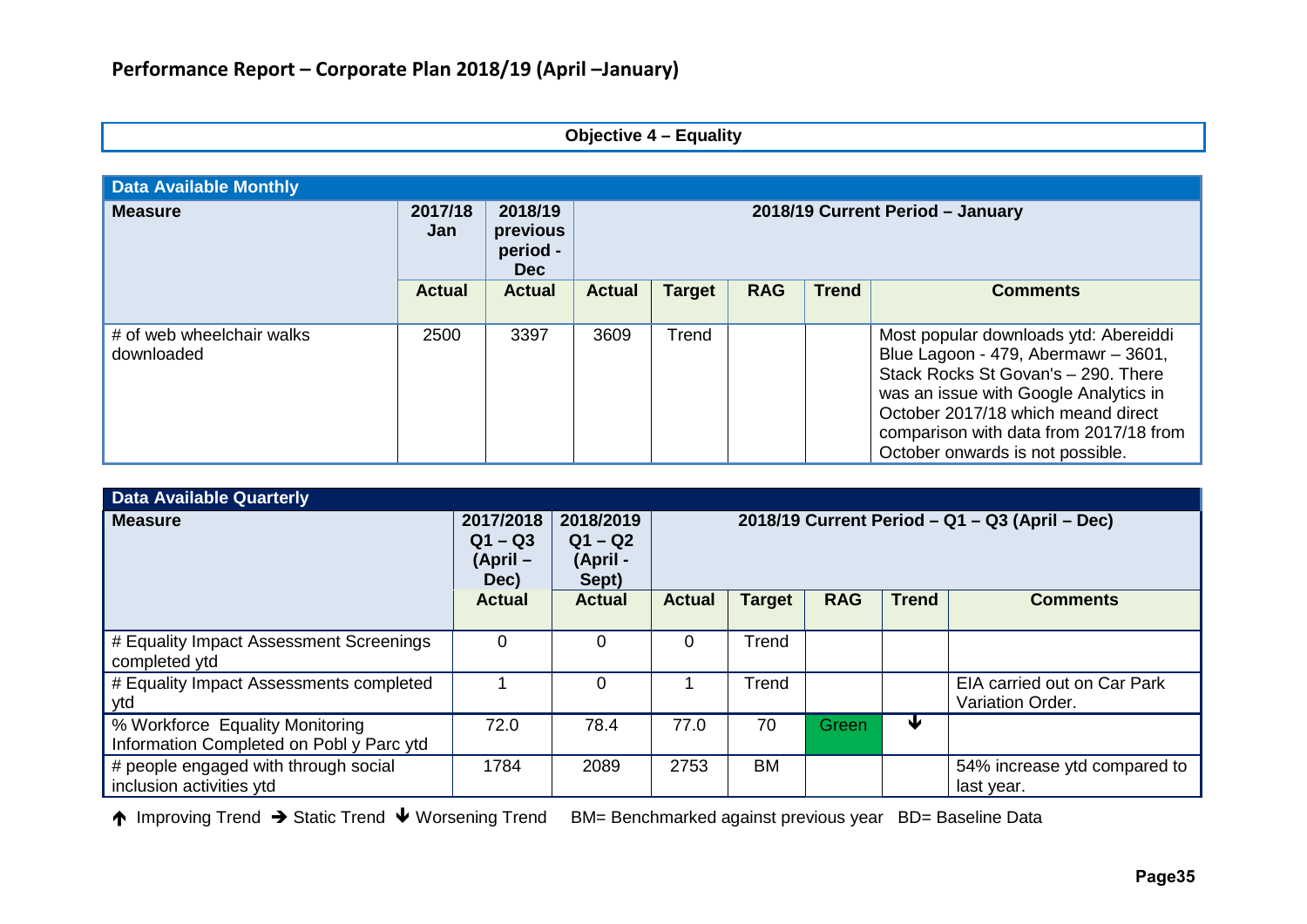| # of active Youth Rangers this quarter                                             | 15<br>(Q3) | (Q2) | (Q3) | 15        | Red | Work ongoing to recruit new<br>Youth Rangers. Speaking to<br>Pembrokeshire Youth<br>Assembly in January. |
|------------------------------------------------------------------------------------|------------|------|------|-----------|-----|----------------------------------------------------------------------------------------------------------|
| # participants engaged with through social<br>inclusion work with young people ytd | 286        | 490  | 566  | <b>BM</b> |     |                                                                                                          |

| <b>Action</b>                                                                                                                                                                  |                                                                         |            |                                                     |                                                                                                                                                                                                                                                                                                                                                                                                                                                                                              |
|--------------------------------------------------------------------------------------------------------------------------------------------------------------------------------|-------------------------------------------------------------------------|------------|-----------------------------------------------------|----------------------------------------------------------------------------------------------------------------------------------------------------------------------------------------------------------------------------------------------------------------------------------------------------------------------------------------------------------------------------------------------------------------------------------------------------------------------------------------------|
| <b>Action</b>                                                                                                                                                                  | <b>Previous</b><br>Period -<br><b>December</b><br>2018/19<br><b>RAG</b> | <b>RAG</b> | Current Period - January 2018/19<br><b>Comments</b> |                                                                                                                                                                                                                                                                                                                                                                                                                                                                                              |
| Implementation of actions identified<br>from audit of customer facing and<br>promotional services to identify gaps<br>in service delivery and barriers for<br>specific groups. | Amber                                                                   | Amber      | $\rightarrow$                                       | Exploring aligning this work with outcome and learning from<br>Access and Inclusion Review audits and work.                                                                                                                                                                                                                                                                                                                                                                                  |
| Equality Monitoring Data on<br>applicants reported, analysed and<br>actions identified annually                                                                                | Green                                                                   | Green      | $\rightarrow$                                       | Equality Monitoring Data on applicants, analysed and actions<br>identified annually; successful launch of online recruitment/ATS<br>early November 2018.                                                                                                                                                                                                                                                                                                                                     |
| Development in terms of changes to<br><b>NJC</b> scales                                                                                                                        | Green                                                                   | Green      | $\rightarrow$                                       | Staff Reps meeting held to discuss new scales, following<br>consultation with staff. Migration to new scales for April pay role.                                                                                                                                                                                                                                                                                                                                                             |
| Realignment of Social Inclusion work<br>to take into account issues relating<br>to rural poverty                                                                               | Green                                                                   | Amber      | $\blacktriangledown$                                | It was agreed by the NPA Health and wellbeing group that a<br>workshop with a focus on (rural) isolation and exclusion should be<br>a priority for 2019, with a target audience of representatives of<br>National Park Authority teams. The aim would be to raise<br>awareness of issues and review options to address as appropriate.<br>No further progress with regard to the planned workshop which was<br>cancelled because of illness. A date for a future event has yet to be<br>set. |
| Work with partners to promote<br>accessible and inclusive tourism                                                                                                              | Green<br>.                                                              | Green      | $\rightarrow$                                       | Report being drafted for south of the National Park.                                                                                                                                                                                                                                                                                                                                                                                                                                         |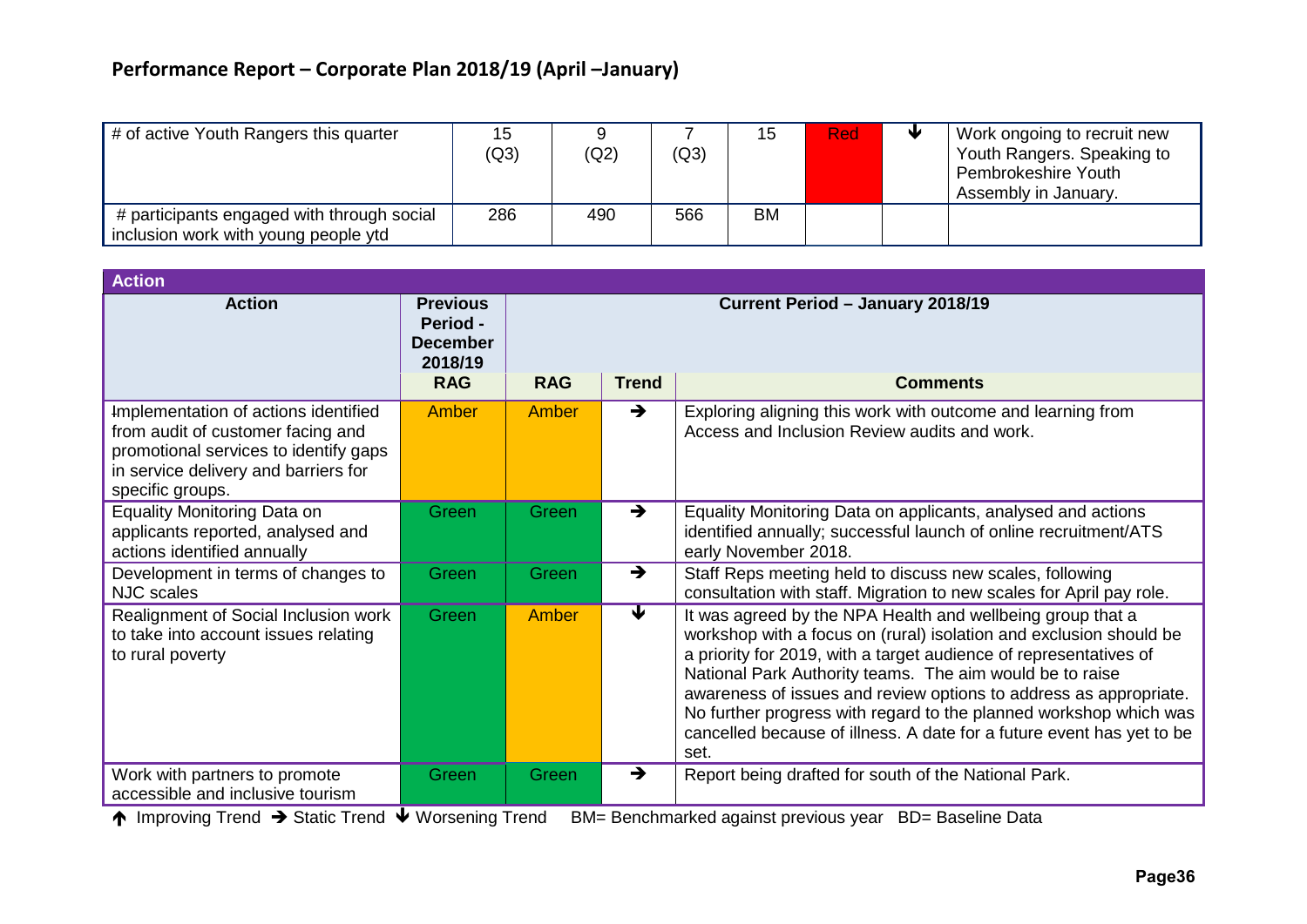| Implement engagement model for<br>young people in the preparation of | Amber | <b>Amber</b> | ゥ | Youth Rangers presented Youth Manifesto to Members at NPA on<br>the 28th of November. Joint meeting arranged for February |
|----------------------------------------------------------------------|-------|--------------|---|---------------------------------------------------------------------------------------------------------------------------|
| the National Park Management Plan.                                   |       |              |   | between Members and Youth Rangers and other Youth                                                                         |
|                                                                      |       |              |   | Representatives to discuss next steps.                                                                                    |

### **Making a Difference: Outdoor engagement for children needing additional support**

PCNPA's North Ranger worked with 5 youngsters identified by Social Services and local primary schools as requiring additional support as part of the FIVE scheme. The youngsters were tasked with removing stakes and tree guards at Pentre Ifan woods. The youngsters were on their 4<sup>th</sup> day of 5 and this was the first time they'd undertaken a practical project. It was particularly pleasing to see how well they worked and motivated themselves on a damp muddy day in the woods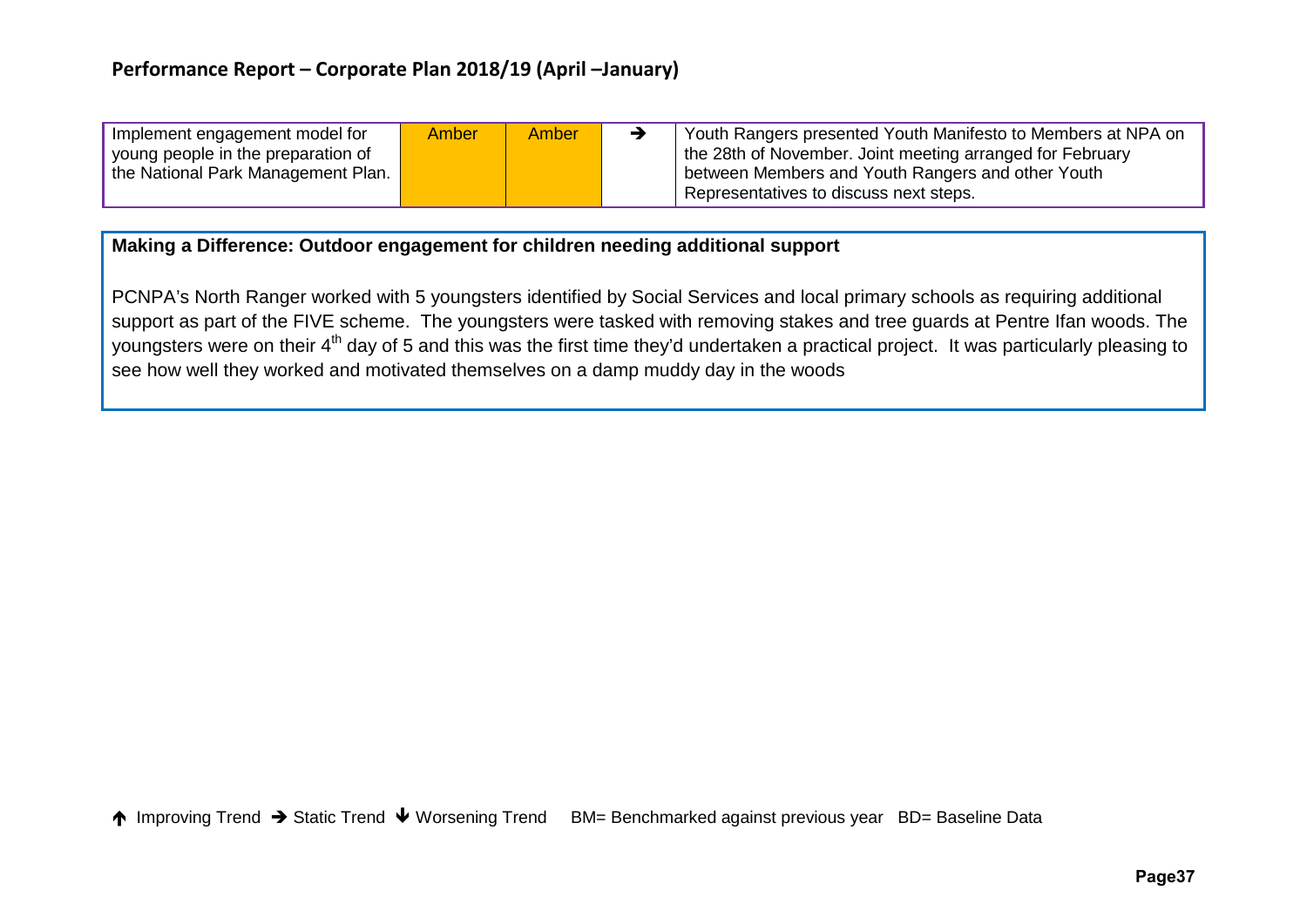### **Objective 5 – Community**

| <b>Data Available Quarterly</b>                                         |                                              |                                             |               |                                                      |            |              |                                                                                                |  |
|-------------------------------------------------------------------------|----------------------------------------------|---------------------------------------------|---------------|------------------------------------------------------|------------|--------------|------------------------------------------------------------------------------------------------|--|
| <b>Measure</b>                                                          | 2017/2018<br>$Q1 - Q3$<br>$(April -$<br>Dec) | 2018/2019<br>$Q1 - Q2$<br>(April -<br>Sept) |               | 2018/19 Current Period $-$ Q1 $-$ Q3 (April $-$ Dec) |            |              |                                                                                                |  |
|                                                                         | <b>Actual</b>                                | <b>Actual</b>                               | <b>Actual</b> | <b>Target</b>                                        | <b>RAG</b> | <b>Trend</b> | <b>Comments</b>                                                                                |  |
| # attending pop up events ytd                                           | 623                                          | 2174                                        | 2178          | <b>BM</b>                                            |            |              | Includes beach activities and<br>engagement delivered by<br>North and South Summer<br>Rangers. |  |
| # social action days ytd                                                | N/A                                          | 483                                         | 506           | <b>BD</b>                                            |            |              | 37 Social Action Days relates<br>to activities delivered for PCC<br>Team Around the Family.    |  |
| # Community Project/ Engagement<br>Activities ytd (E & D database only) | 285                                          | 549                                         | 686           | <b>BM</b>                                            |            |              |                                                                                                |  |
| # Community events and fairs held at<br>centres ytd                     | 11                                           | $\overline{7}$                              | 11            | <b>BM</b>                                            |            |              | 1221 people attended<br>Christmas Fayre and Santa's<br>Grotto at Carew.                        |  |
| # Community groups using Oriel Y Parc this<br>quarter                   | 9<br>(Q3)                                    | 3<br>(Q2)                                   | 4<br>(Q3)     | <b>BM</b>                                            |            |              | Memory Cafe, Brushstrokes<br>Art Club, OYP Art Club and<br>Vacation Club Coffee Morning.       |  |
| % of enforcement cases investigated<br>(within 84 days) ytd             | 71.82                                        | 79.31                                       | 76.88         | <b>BM</b>                                            |            |              |                                                                                                |  |
| Average time taken to investigate<br>enforcement cases in days ytd      | 150.33                                       | 192.00                                      | 193.67        | <b>BM</b>                                            |            |              |                                                                                                |  |
| Average time taken to take enforcement<br>action in days ytd            | 171.67                                       | 379.50                                      | 372.33        | <b>BM</b>                                            |            |              | See action clear backlog of<br>historical enforcement cases                                    |  |
| # retrospective planning applications<br>registered ytd                 | <b>New</b><br>Indicator                      | 19                                          | 26            | <b>BD</b>                                            |            |              |                                                                                                |  |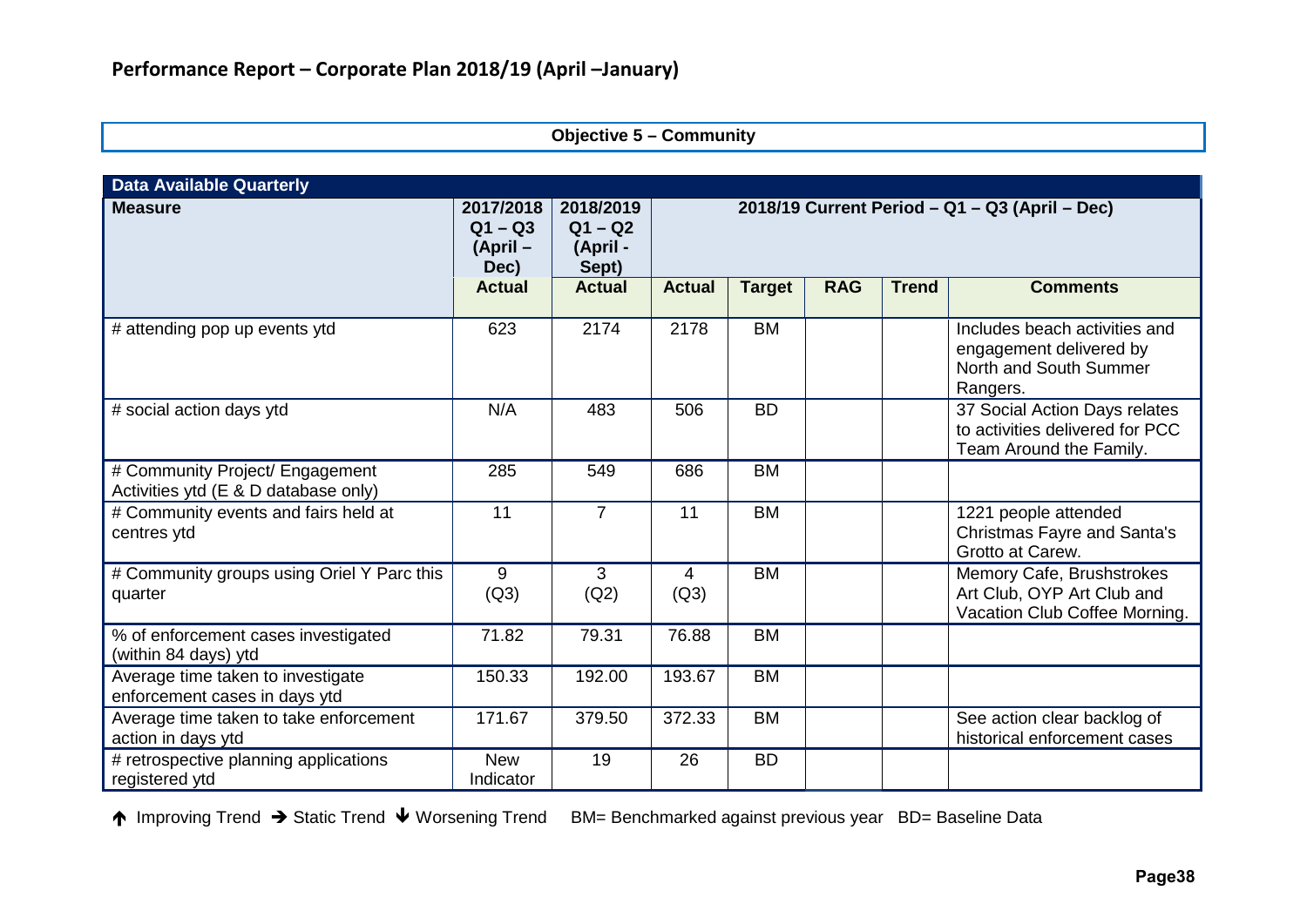| <b>Action</b>                                                                                                                              |                                                                  |                                  |               |                                                                                                                                                                                                                                                                                                                                                                                                                                                                                                                                                                                                                                                                                                                                                                      |  |  |  |  |
|--------------------------------------------------------------------------------------------------------------------------------------------|------------------------------------------------------------------|----------------------------------|---------------|----------------------------------------------------------------------------------------------------------------------------------------------------------------------------------------------------------------------------------------------------------------------------------------------------------------------------------------------------------------------------------------------------------------------------------------------------------------------------------------------------------------------------------------------------------------------------------------------------------------------------------------------------------------------------------------------------------------------------------------------------------------------|--|--|--|--|
| <b>Action</b>                                                                                                                              | <b>Previous</b><br><b>Period -</b><br><b>December</b><br>2018/19 | Current Period - January 2018/19 |               |                                                                                                                                                                                                                                                                                                                                                                                                                                                                                                                                                                                                                                                                                                                                                                      |  |  |  |  |
|                                                                                                                                            | <b>RAG</b>                                                       | <b>RAG</b>                       | <b>Trend</b>  | <b>Comments</b>                                                                                                                                                                                                                                                                                                                                                                                                                                                                                                                                                                                                                                                                                                                                                      |  |  |  |  |
| National Park Management Plan                                                                                                              | Green                                                            | Green                            | $\rightarrow$ | A draft Sustainability Assessment (incorporating Strategic<br>Environment Assessment) Scoping Report was approved for public<br>consultation by NPA on 30th January 2019. The first of three<br>workshops with Members takes place on 20th February 2019.                                                                                                                                                                                                                                                                                                                                                                                                                                                                                                            |  |  |  |  |
| Pilot of new engagement methods<br>identified in engagement action plan                                                                    | Green                                                            | Green                            | $\rightarrow$ | Testing of new approaches being trialled through NPMP review pre<br>consultation engagement work. Engagement Action Plan meeting<br>held and reviewed progress and learning to date.                                                                                                                                                                                                                                                                                                                                                                                                                                                                                                                                                                                 |  |  |  |  |
| Work internally and with others<br>including the Public Services Board<br>to develop innovative solutions to the<br>challenges of rurality | Green                                                            | Green                            | $\rightarrow$ | Discussions and plans for 8 work streams being progressed by<br>PSB. A number of work streams touch on issue of rurality. Next<br>PSB meeting in February.                                                                                                                                                                                                                                                                                                                                                                                                                                                                                                                                                                                                           |  |  |  |  |
| <b>Engagement with Young Farmers</b><br>and other Community Groups in the<br>park to restore historic sites of<br>interest                 | Green                                                            | Green                            | $\rightarrow$ | Had informal conversation with Pembrokeshire YFC leaders about<br>trying to fit in farming the past talks into the currently busy yfc<br>calendar, agreed to having a stand at the YFC talent final event.<br>Also e-mailed the St David's ploughing society to have a stand at<br>their ploughing match.                                                                                                                                                                                                                                                                                                                                                                                                                                                            |  |  |  |  |
| Work to engage with new community<br>groups and communities through<br><b>INNS</b>                                                         | <b>Amber</b>                                                     | Amber                            | $\rightarrow$ | Funding for the Stitch in Time project ends in March 2019. The<br>Stitch in Time project is the Authority's sole delivery mechanism for<br>addressing invasive species in the National Park. Without project<br>continuity, target invasive species in the action areas will go largely<br>unchecked and the value of financial and volunteer time investment<br>will be eroded. Landowner goodwill (also beneficial outside of the<br>project) may be lost. Article on Stitch in Time project published in<br>Wales Biodiversity Partnership newsletter. Final report on<br>Himalayan balsam in the Stembridge / Gupton catchment sent to<br>NRW and National Trust. Woodland Trust, NRW and private<br>landowners removing Rhododendron on Esgryn SSSI coordinated |  |  |  |  |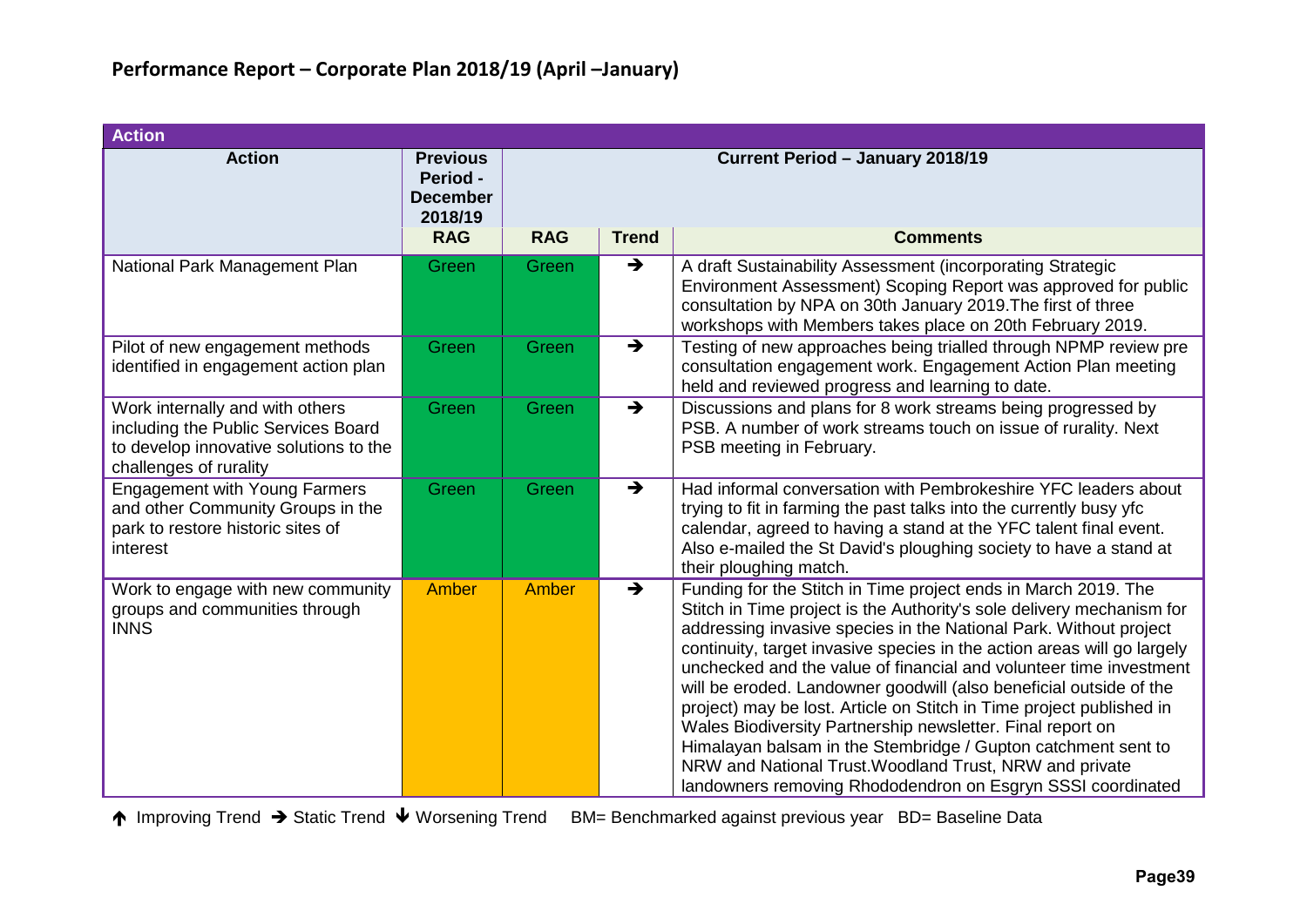|                                                                                                                       |       |       |   | by Stitch in Time. NRW funded.                                                                                                                                                                                                                                                                                                                                                                                                                                                                                                                                                                                                                                                                                 |
|-----------------------------------------------------------------------------------------------------------------------|-------|-------|---|----------------------------------------------------------------------------------------------------------------------------------------------------------------------------------------------------------------------------------------------------------------------------------------------------------------------------------------------------------------------------------------------------------------------------------------------------------------------------------------------------------------------------------------------------------------------------------------------------------------------------------------------------------------------------------------------------------------|
| Interpretation projects involving and<br>supporting community groups to tell<br>their stories about the National Park | Amber | Amber | → | Yr Hen Ysgol Dinas panel is complete, just the final decision they<br>have to make about the size details before it is sent for fabrication.<br>Carew Cheriton Church panel is in progress. St Brides Pump House<br>interpretation being developed with the Friends of the National Park<br>(working on reducing the text for the interpretation.) Waldo Williams<br>panel at Oriel y Parc in progress (work needed to condense<br>content). Carew Castle – exhibition room. This is going to have two<br>cabinets of specimens plus a spinning wheel and two looms plus<br>interpretive panels. The content for these has been decided on.<br>Carew Castle Walled Garden – four panels to be produced by May. |
| Clear backlog of historical<br>enforcement cases                                                                      | Green | Green |   | Work is nearing completion on clearing the backlog.                                                                                                                                                                                                                                                                                                                                                                                                                                                                                                                                                                                                                                                            |

#### **Snapshot of Authority Engagement Work with Communities (October - December)**

|          | Engagement work with Communities (October - December): North and boundary areas of the Park                                                                |
|----------|------------------------------------------------------------------------------------------------------------------------------------------------------------|
| November | Community Archaeology: Attending Tafarn Sinc community meeting - programme for next year events - link in with Preseli<br>Heartlands                       |
|          | Rangers: Activities with Newport Paths Group ditching and cutting back. From Grove to Fronhaul Hendre and work at Pwll.                                    |
| December | Rangers: Activities with Fishguard Civic Society including Marine Walk litter pick, trimming sight lines from benches and litter pick<br>at Strumble Head. |
|          | Rangers: Bayvil church raking with Voluntary Wardens North.                                                                                                |
|          | Community Archaeology: Heritage Guardian Session with Ysgol Llandudoch.                                                                                    |

|          | Engagement work with Communities (October - December): West and boundary areas of the Park                           |
|----------|----------------------------------------------------------------------------------------------------------------------|
| October  | Rangers: Talk for St Brides Bondholders                                                                              |
|          | OYP: Harvest Food Fayre                                                                                              |
|          | Community Archaeology: Heritage Guardian Sessions with Ysgol Gymunedol Croesgoch                                     |
|          | Rangers: Voluntary Wardens South West: Installing kissing gate above Little Haven with Voluntary Wardens South West. |
| November | Rangers: Ongoing work to clear scrub at Caerbwdi with Friends of the National Park.                                  |
| December | OYP: Oriel y Parc Christmas Market                                                                                   |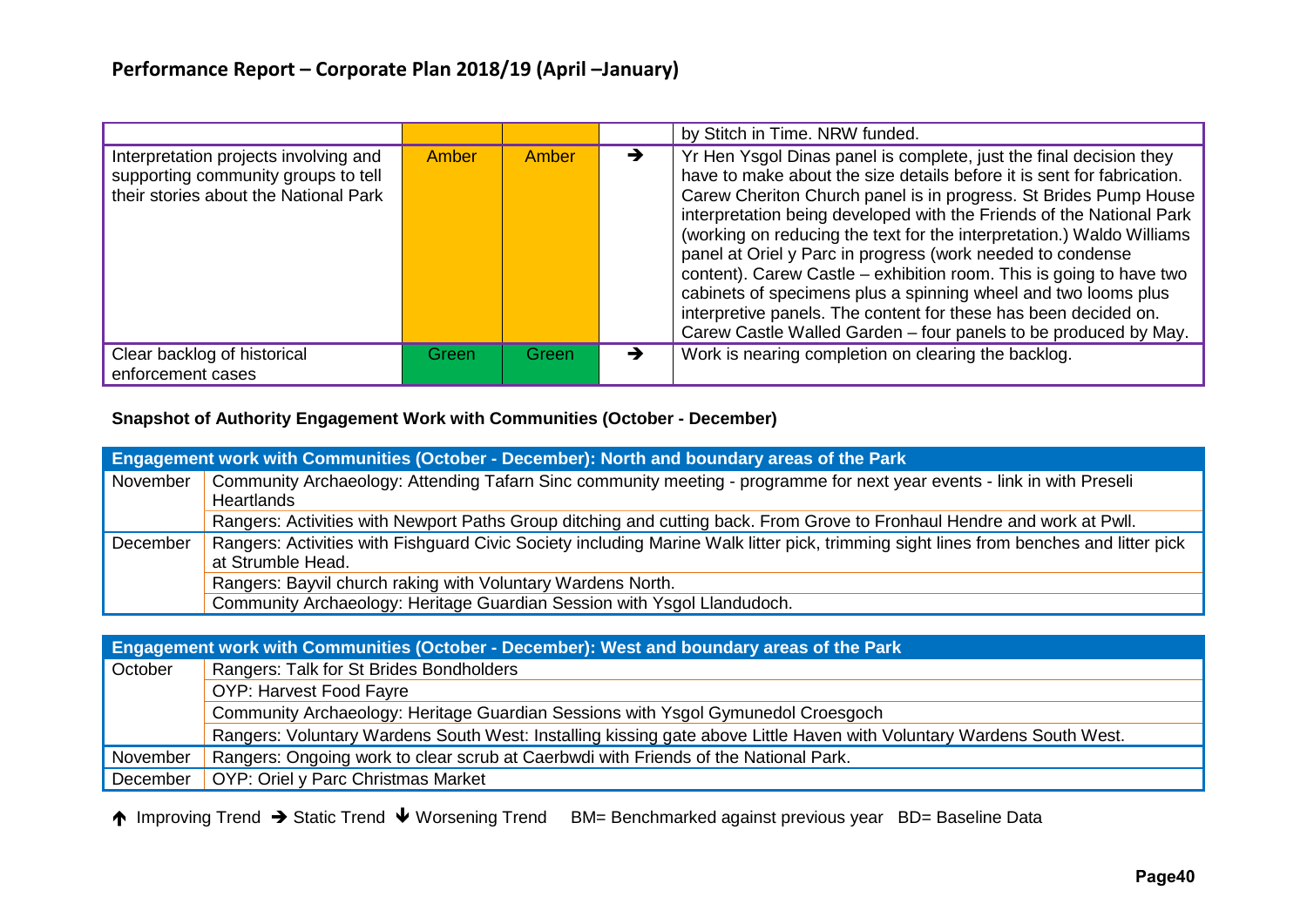|          | <b>Engagement work with Communities (October - December): South and boundary areas of the Park</b>                        |
|----------|---------------------------------------------------------------------------------------------------------------------------|
| October  | Rangers: Rehang gate, repair stile and cut overhanging branches at Harbour Village with Voluntary Wardens North West      |
|          | Rangers: Brash cutting at Freshwater East with Friends of National Park.                                                  |
|          | Rangers: Buckthorn removal and hay rake at community orchard at Freshwater East with FERN.                                |
| November | Carew: Christmas Fayre and Santa's Grotto                                                                                 |
|          | Rangers: Hay raking with National Trust with Voluntary Wardens South and beach clean/litter pick work at Freshwater East. |
| December | Voluntary Wardens South: Remove post and rail fence by slipway – Lamphey Community Council Area                           |
|          | Community Archaeology: Heritage Guardian Session with Penrhyn Primary.                                                    |

**Engagement work with Communities (October- December): Communities Outside of the Park or Park Wide Area Engagement: Seminar for Community Councils on Dark Skies** December | Access: PCNPA facilitated Local Access Forum meeting

|          | Engagement work with Communities (August - September): Social Inclusion/ Health and Well-being                                |
|----------|-------------------------------------------------------------------------------------------------------------------------------|
| October  | Rangers: Work with Team Around the Family PCC to replace rotten stile with gate inland footpath at Llanwnda.                  |
|          | Pathways: Activities include reparing and replacing steps at Freshwater East, river bank revetment work at Brandy Brook and   |
|          | weeding unwanted plants from meadow in morning and cutting small section of meadow (Taster Day) at St Dogmaels Abbey          |
|          | Youth Rangers: Fungal Foray workshop on Youth Manifesto at Orielton FSC.                                                      |
|          | Walkability: Walkability Sessions with range of groups and open sessions, including De Clare Court, Shalom House, Get out Get |
|          | Active, REACH and Exercise Referral North and Central.                                                                        |
| November | Rangers: Guided Halloween walk with Tanyard Youth Project and guided walk for Point Youth Centre at Pengelli woods.           |
|          | Rangers: Work with Team Around the Family PCC to remove redundant fence St Non's.                                             |
|          | Engagement: Engagement session with Solva Care (pre NPMP drafting engagement work)                                            |
|          | Youth Rangers: Youth Manifesto presentation to PCNPA committee.                                                               |
|          | Pathways: Activities include hedge laying at Brandy Brook and Pathways Taster Day.                                            |
|          | Walkability: Walkability with range of groups and open sessions, including Pembroke Dock Open Walkability, De Clare Court,    |
|          | Shalom House and Exercise Referral North and Central.                                                                         |
| December | Pathways: Activities included hedge laying at Brandy Brook, beach clean at Pen y Cwm beach and presentation at Haverfordwest  |
|          | job centre (Workways)                                                                                                         |
|          | Walkability: Open Walkability session and session for REACH (Alzheimer's Group)                                               |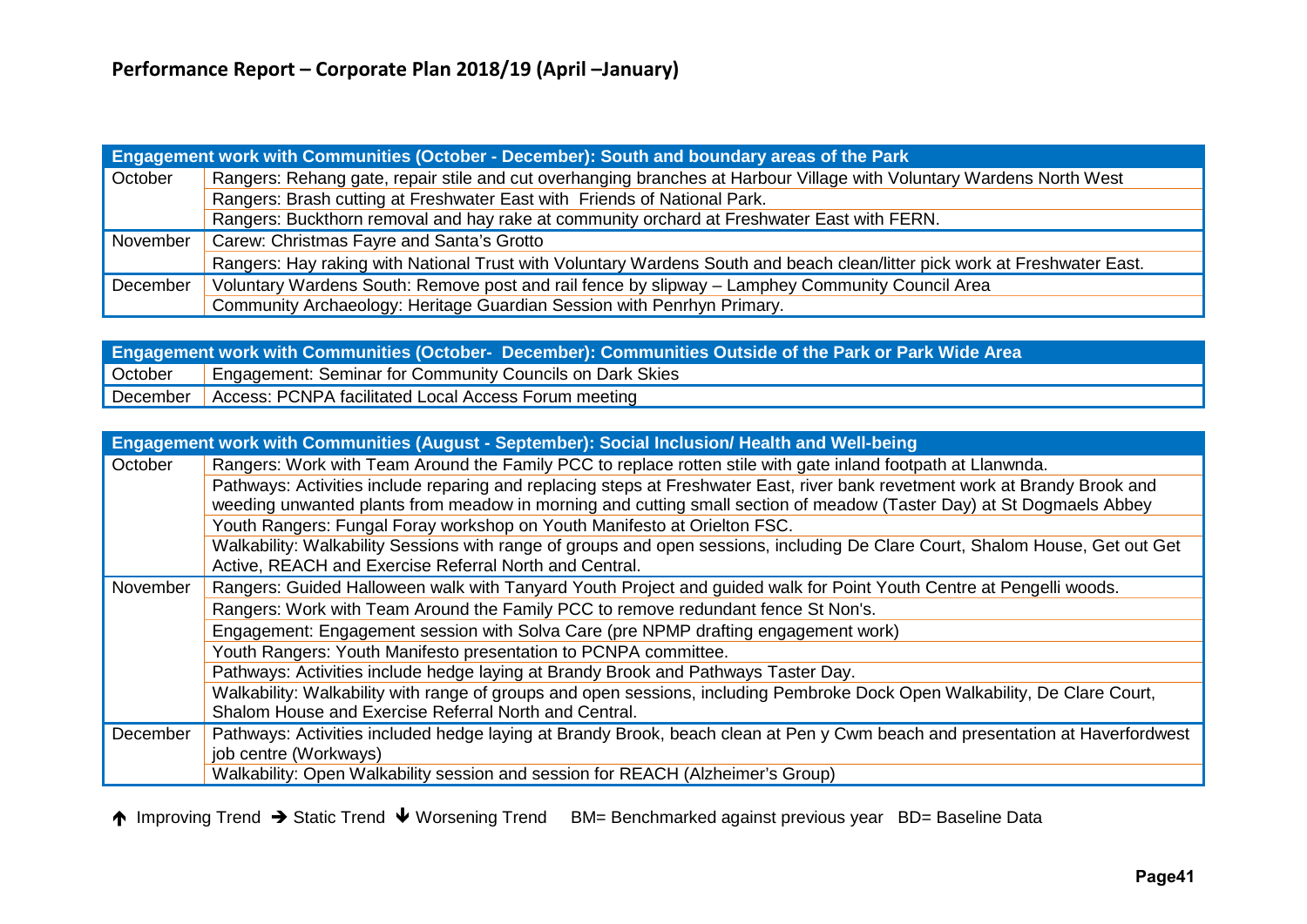### **Objective 6 – Culture**

| <b>Data Available Monthly</b>                             |                |                                               |                                  |               |            |               |                                        |  |  |
|-----------------------------------------------------------|----------------|-----------------------------------------------|----------------------------------|---------------|------------|---------------|----------------------------------------|--|--|
| <b>Measure</b>                                            | 2017/18<br>Jan | 2018/19<br>previous<br>period -<br><b>Dec</b> | 2018/19 Current Period - January |               |            |               |                                        |  |  |
|                                                           | <b>Actual</b>  | <b>Actual</b>                                 | <b>Actual</b>                    | <b>Target</b> | <b>RAG</b> | <b>Trend</b>  | <b>Comments</b>                        |  |  |
| # Gallery visitors ytd                                    | 21923          | 18972                                         | 19510                            | <b>BM</b>     |            |               | Decrease of 11% compared to last year. |  |  |
| <b>Carew Trip Advisor Overall Rating</b><br>$1 - 5$       | 4.5            | 4.5                                           | 4.5                              | 4.5           | Green      | $\rightarrow$ |                                        |  |  |
| <b>Castell Henllys Trip Advisor Overall</b><br>Rating 1-5 | 4.5            | 4.5                                           | 4.5                              | 4.5           | Green      | $\rightarrow$ |                                        |  |  |
| Oriel Y Parc Trip Advisor Rating 1-5                      | 4.5            | 4.5                                           | 4.5                              | 4.5           | Green      | $\rightarrow$ |                                        |  |  |
| # new sites communities involved<br>with ytd              | 83             | 123                                           | 125                              | BM            |            |               |                                        |  |  |

| <b>Data Available Quarterly</b>                                                |                                            |                                             |                                                  |               |            |              |                                                    |  |
|--------------------------------------------------------------------------------|--------------------------------------------|---------------------------------------------|--------------------------------------------------|---------------|------------|--------------|----------------------------------------------------|--|
| <b>Measure</b>                                                                 | 2017/2018<br>$Q1 - Q3$<br>(April –<br>Dec) | 2018/2019<br>$Q1 - Q2$<br>(April -<br>Sept) | $2018/19$ Current Period – Q1 – Q3 (April – Dec) |               |            |              |                                                    |  |
|                                                                                | <b>Actual</b>                              | <b>Actual</b>                               | <b>Actual</b>                                    | <b>Target</b> | <b>RAG</b> | <b>Trend</b> | <b>Comments</b>                                    |  |
| # participants in historical activities and<br>events ytd                      | 11024                                      | 12893                                       | 13495                                            | <b>BM</b>     |            |              | 180 people attended the<br>Annual Archaeology Day. |  |
| Castell Henllys - # School children (and<br>young people) engaged with through | 3471                                       | 1968                                        | 3198                                             | <b>BM</b>     |            |              |                                                    |  |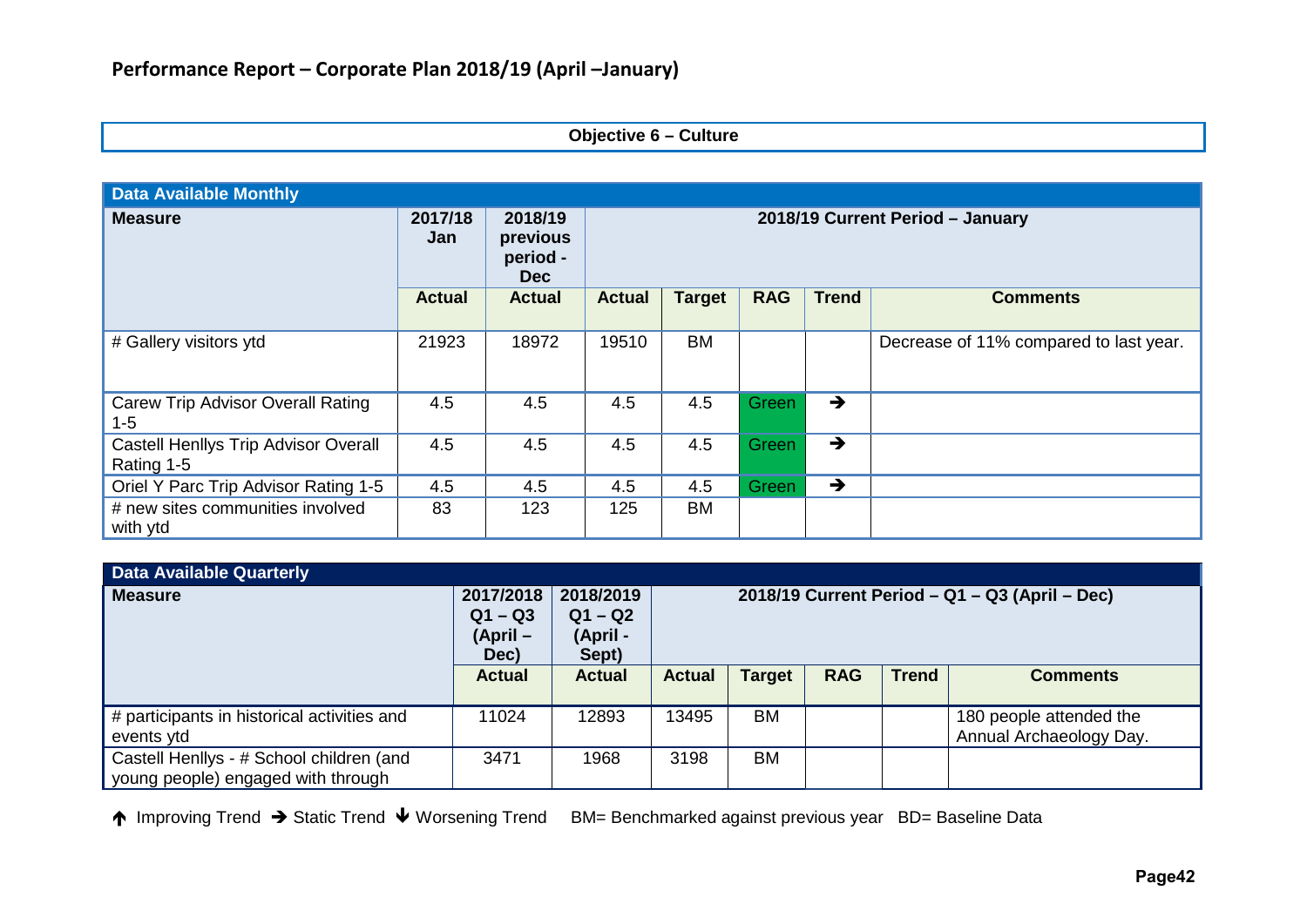| education programme ytd                                                                         |      |      |      |           |       |   |                                                                                                              |
|-------------------------------------------------------------------------------------------------|------|------|------|-----------|-------|---|--------------------------------------------------------------------------------------------------------------|
| Carew - # School children (and young<br>people) engaged with through education<br>programme ytd | 1429 | 974  | 1268 | <b>BM</b> |       |   |                                                                                                              |
| % Buildings at Risk                                                                             | 5.5  | 4.8  | 4.8  | $<$ 6     | Green | → |                                                                                                              |
| # Activities and events delivered Welsh ytd                                                     | 19   | 42   | 50   | <b>BM</b> |       |   |                                                                                                              |
| # participants in activities and events<br>delivered in Welsh ytd                               | 116  | 460  | 505  | <b>BM</b> |       |   | 335% increase compared to<br>last year.                                                                      |
| # School sessions delivered in Welsh ytd                                                        | 43   | 50   | 69   | <b>BM</b> |       |   | 60% increase on last year.<br>Figures include bilingual<br>sessions delivered with<br>Pembrokeshire College. |
| # School Children attending school<br>sessions delivered in Welsh ytd                           | 1145 | 1263 | 1914 | <b>BM</b> |       |   | 67% increase on last year.<br>Figures include bilingual<br>sessions delivered with<br>Pembrokeshire College. |

| <b>Action</b>                                                                                          |                                                           |                                  |               |                                                                            |  |  |  |  |  |  |  |  |  |
|--------------------------------------------------------------------------------------------------------|-----------------------------------------------------------|----------------------------------|---------------|----------------------------------------------------------------------------|--|--|--|--|--|--|--|--|--|
| <b>Action</b>                                                                                          | <b>Previous</b><br>Period -<br><b>December</b><br>2018/19 | Current Period - January 2018/19 |               |                                                                            |  |  |  |  |  |  |  |  |  |
|                                                                                                        | <b>RAG</b>                                                | <b>RAG</b>                       | <b>Trend</b>  | <b>Comments</b>                                                            |  |  |  |  |  |  |  |  |  |
| Develop gateways to the National<br>Park, both inside the Park and in<br>nearby areas                  | Amber                                                     | Amber                            | $\rightarrow$ | Due to interpretation post being vacant, no progress made in<br>January    |  |  |  |  |  |  |  |  |  |
| Delivery of Criw Celf project,<br>increasing access to the arts for<br>school children at Oriel Y Parc | Green                                                     | Green                            | $\rightarrow$ | class completed 10 out of 12 attended.                                     |  |  |  |  |  |  |  |  |  |
| Refresh strategy for work with<br>National Museum of Wales                                             | Amber                                                     | Green                            | ↑             | Draft SLA presented to NPA and approved. Presentation delivered<br>by NMW. |  |  |  |  |  |  |  |  |  |
| Involve education/ social inclusion                                                                    | Green                                                     | Green                            | $\rightarrow$ | Plas dwbl has continued with re-decorating the walls of the                |  |  |  |  |  |  |  |  |  |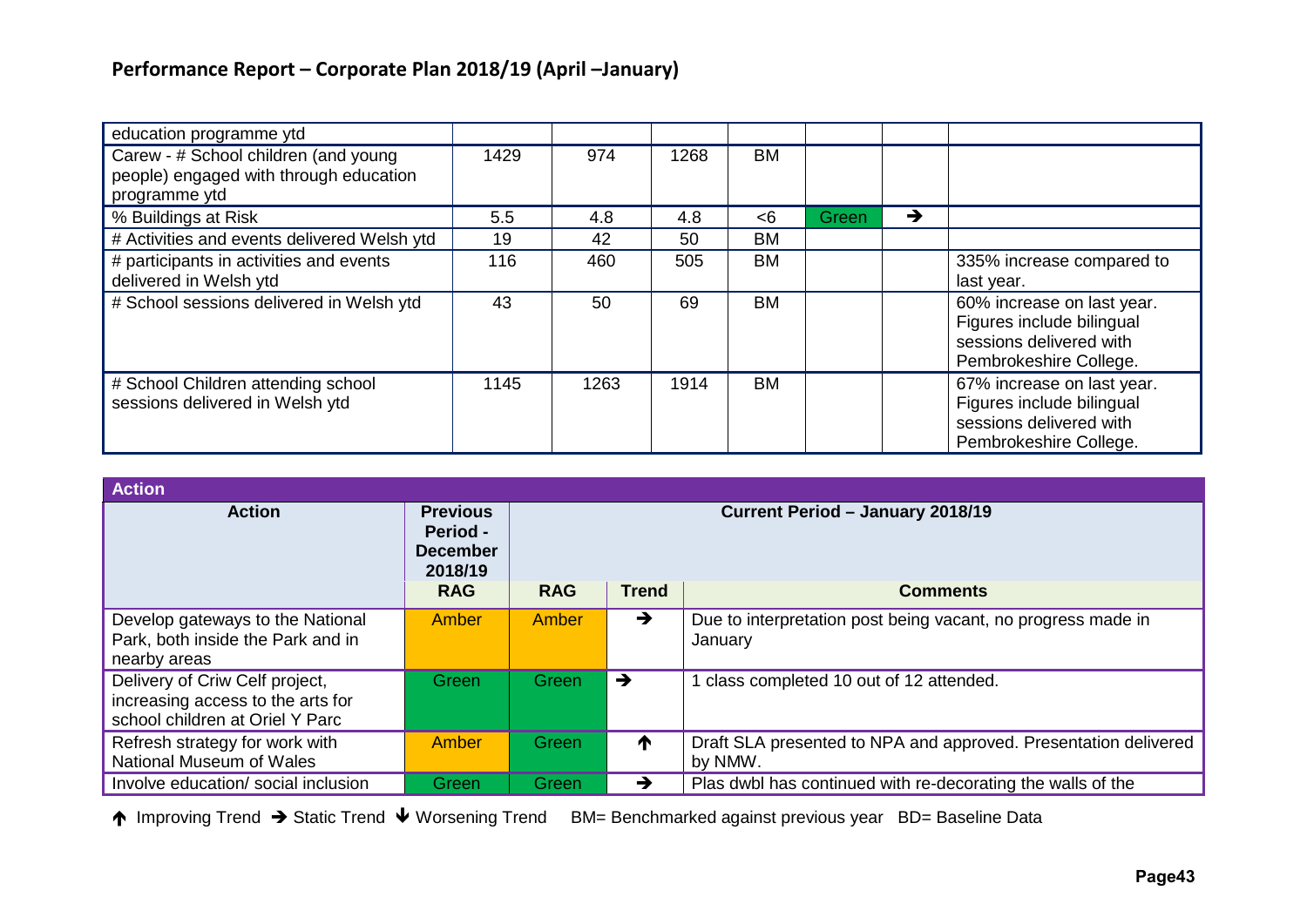| groups and wardens in the building of<br>the round houses at Castell Henllys |              |       |   | roundhouses. Since the beginning of the month they have been<br>coming in every Thursday to undertake the work.                                                                                                                                                                   |
|------------------------------------------------------------------------------|--------------|-------|---|-----------------------------------------------------------------------------------------------------------------------------------------------------------------------------------------------------------------------------------------------------------------------------------|
| Delivery of Heritage Guardians/<br>Arwyr Amser SDF Project                   | Green        | Amber |   | Have contacted 7 different schools to undertake the project<br>(Manorbier, 2 schools in Tenby, Maenclochog, Eglwyswrw, St<br>Davids primary and Frenni Fawr). Maenclochog expressed an<br>interest but to do it later on in the year and Frenni fawr started on<br>the 30/1/2019. |
| Implementation of Welsh Language<br>Strategy                                 | <b>Amber</b> | Green | T | Draft SMART measures for strategy developed. Development of<br>framework for Welsh Language Mentoring Scheme for staff<br>included in Draft Corporate Plan 2019/20.                                                                                                               |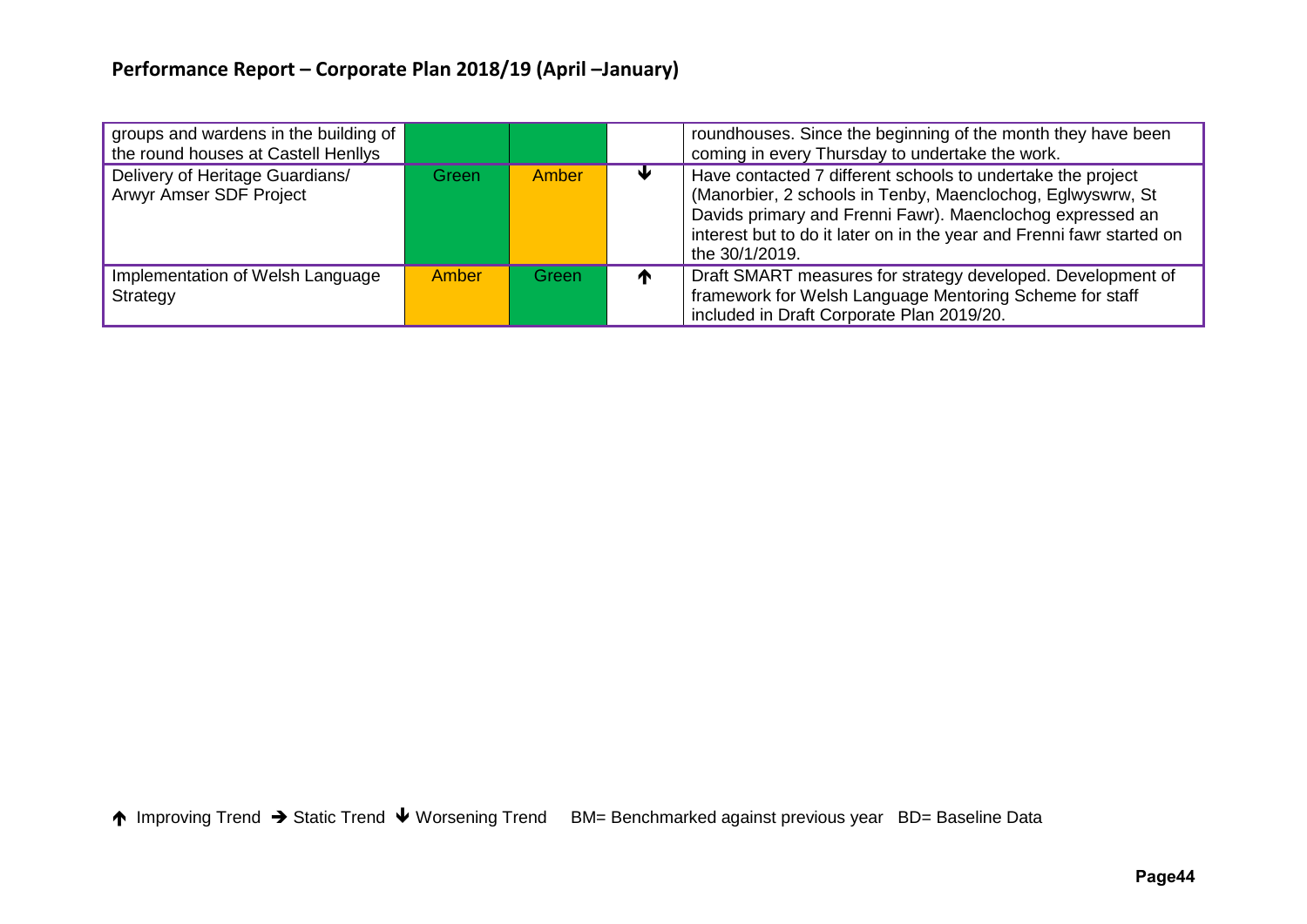|  | <b>Objective 7 - Global</b> |  |  |  |
|--|-----------------------------|--|--|--|
|--|-----------------------------|--|--|--|

| <b>Data Available Monthly</b>                |                         |                                               |                                  |               |            |              |                                                                                                                                                                                                                                                                                                                                                                                                          |  |  |
|----------------------------------------------|-------------------------|-----------------------------------------------|----------------------------------|---------------|------------|--------------|----------------------------------------------------------------------------------------------------------------------------------------------------------------------------------------------------------------------------------------------------------------------------------------------------------------------------------------------------------------------------------------------------------|--|--|
| <b>Measure</b>                               | 2017/18<br>Jan          | 2018/19<br>previous<br>period -<br><b>Dec</b> | 2018/19 Current Period - January |               |            |              |                                                                                                                                                                                                                                                                                                                                                                                                          |  |  |
|                                              | <b>Actual</b>           | <b>Actual</b>                                 | <b>Actual</b>                    | <b>Target</b> | <b>RAG</b> | <b>Trend</b> | <b>Comments</b>                                                                                                                                                                                                                                                                                                                                                                                          |  |  |
| # Changing Coast photo<br>submissions        | 578                     | 656                                           | 695                              | <b>BM</b>     |            |              |                                                                                                                                                                                                                                                                                                                                                                                                          |  |  |
| # Vulnerable Landscapes photo<br>submissions | <b>New</b><br>Indicator | $\mathbf 0$                                   | $\overline{0}$                   | <b>BD</b>     |            |              | No Submissions. Post in remote location.<br>Heritage Watch work is being carried out<br>in partnership with Dyfed Powys Police.<br>Training Session held with Voluntary<br>Wardens introducing them to<br>archaeological excavation techniques<br>and artefact identification as well as site<br>recording. Above mechanisms identified<br>as better methods for monitoring change<br>at heritage sites. |  |  |

| <b>Data Available Quarterly</b> |                                           |                                             |                                                  |               |            |              |                                                                                            |
|---------------------------------|-------------------------------------------|---------------------------------------------|--------------------------------------------------|---------------|------------|--------------|--------------------------------------------------------------------------------------------|
| Measure                         | 2017/2018<br>$Q1 - Q3$<br>(April-<br>Dec) | 2018/2019<br>$Q1 - Q2$<br>(April -<br>Sept) | $2018/19$ Current Period – Q1 – Q3 (April – Dec) |               |            |              |                                                                                            |
|                                 | <b>Actual</b>                             | <b>Actual</b>                               | <b>Actual</b>                                    | <b>Target</b> | <b>RAG</b> | <b>Trend</b> | <b>Comments</b>                                                                            |
| <u><b>SDF</b></u> allocated ytd | 81.39                                     | 24.10                                       | 24.10                                            |               |            |              | Allocated for 2018-19 was<br>£24,097 i.e. SDF 0375 -£6,530<br>SDF 0376 -£1861 and SDF 0377 |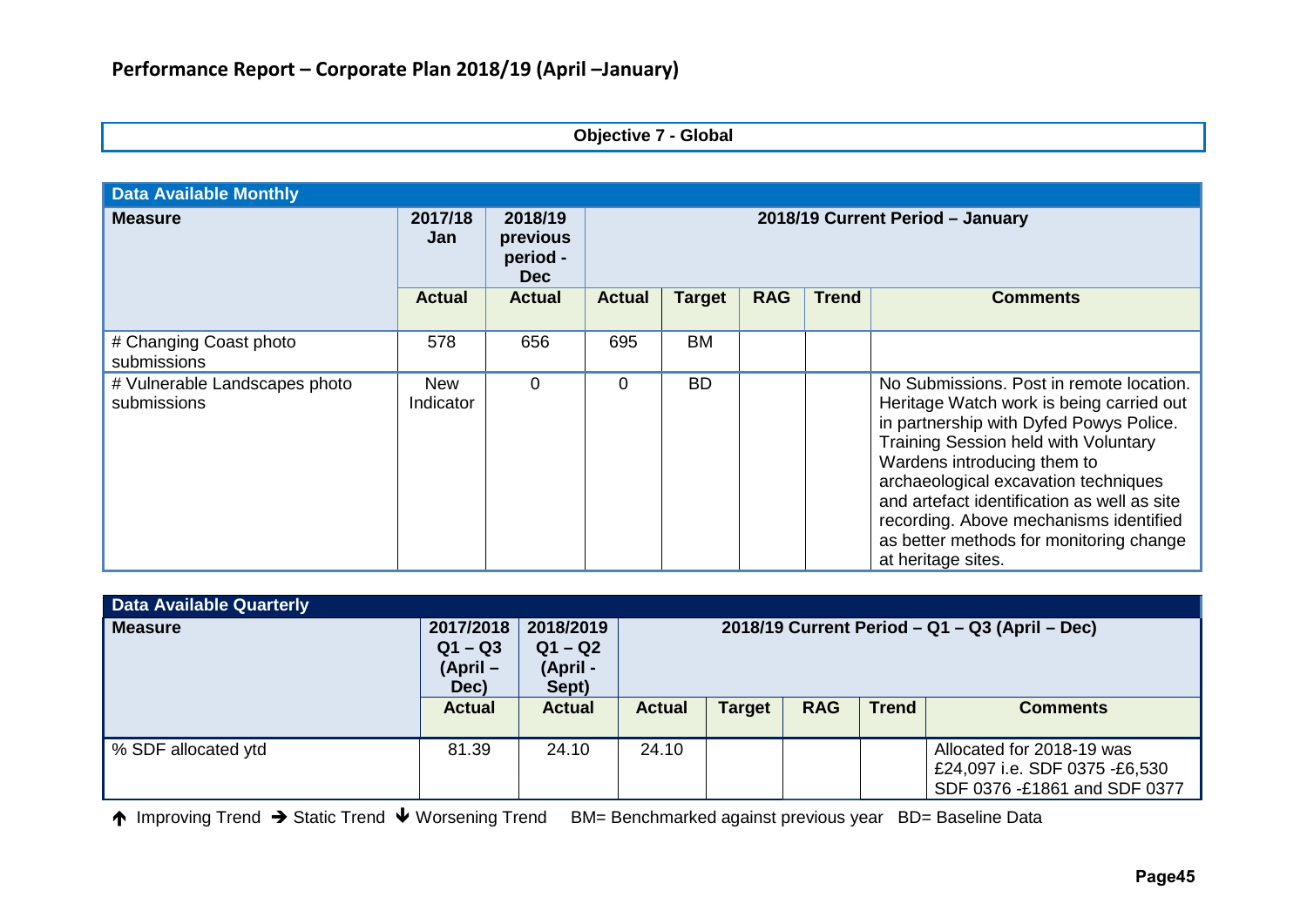|                                                                                     |          |          |       |                |            |               | - £15,706. No SDF allocated in<br>Q3. PLANED is now carrying out<br>administration of the Grant<br>following NPA approval. Next<br>SDF committee due to be held in<br>April 2019.                                                                                 |
|-------------------------------------------------------------------------------------|----------|----------|-------|----------------|------------|---------------|-------------------------------------------------------------------------------------------------------------------------------------------------------------------------------------------------------------------------------------------------------------------|
| Schools average feedback rating (1-11)<br>ytd                                       | 9.8      | 9.9      | 9.9   | 10             | Amber      | $\rightarrow$ |                                                                                                                                                                                                                                                                   |
| # School children (and young people)<br>engaged with through education<br>programme | 7862     | 5542     | 8109  | <b>BM</b>      |            |               | 3% increase compared to last<br>year.                                                                                                                                                                                                                             |
| Public Average feedback rating (1-11)                                               | 10.2     | 10.4     | 10.4  | 10             | Green      | $\rightarrow$ |                                                                                                                                                                                                                                                                   |
| # participants events and activities<br>programme (public)                          | 23941    | 24745    | 27386 | <b>BM</b>      |            |               |                                                                                                                                                                                                                                                                   |
| # John Muir Family Awards awarded                                                   | $\Omega$ | $\Omega$ | 0     | $\overline{7}$ | <b>Red</b> | $\rightarrow$ | Reviewing Award due to<br>continued trend of 0 completion<br>rate. The existing model for<br>delivery requires significant input<br>from staff/volunteers - we are<br>looking to re-model to make the<br>offer more accessible but with<br>less support required. |
| # Volunteer days - Conservation<br>Wildlife survey or Monitoring                    | N/A      | 58       | 61    | <b>BD</b>      |            |               |                                                                                                                                                                                                                                                                   |

| <b>Action</b>                         |                                                          |                                      |              |                                                                     |  |  |  |
|---------------------------------------|----------------------------------------------------------|--------------------------------------|--------------|---------------------------------------------------------------------|--|--|--|
| <b>Action</b>                         | <b>Previous</b><br>$Period -$<br><b>December</b><br>2018 | <b>Current Period - Janaury 2018</b> |              |                                                                     |  |  |  |
|                                       | <b>RAG</b>                                               | <b>RAG</b>                           | <b>Trend</b> | <b>Comments</b>                                                     |  |  |  |
| Review resource efficiency within the | <b>Red</b>                                               | Amber                                |              | Authority is starting process of reviewing environmental policy and |  |  |  |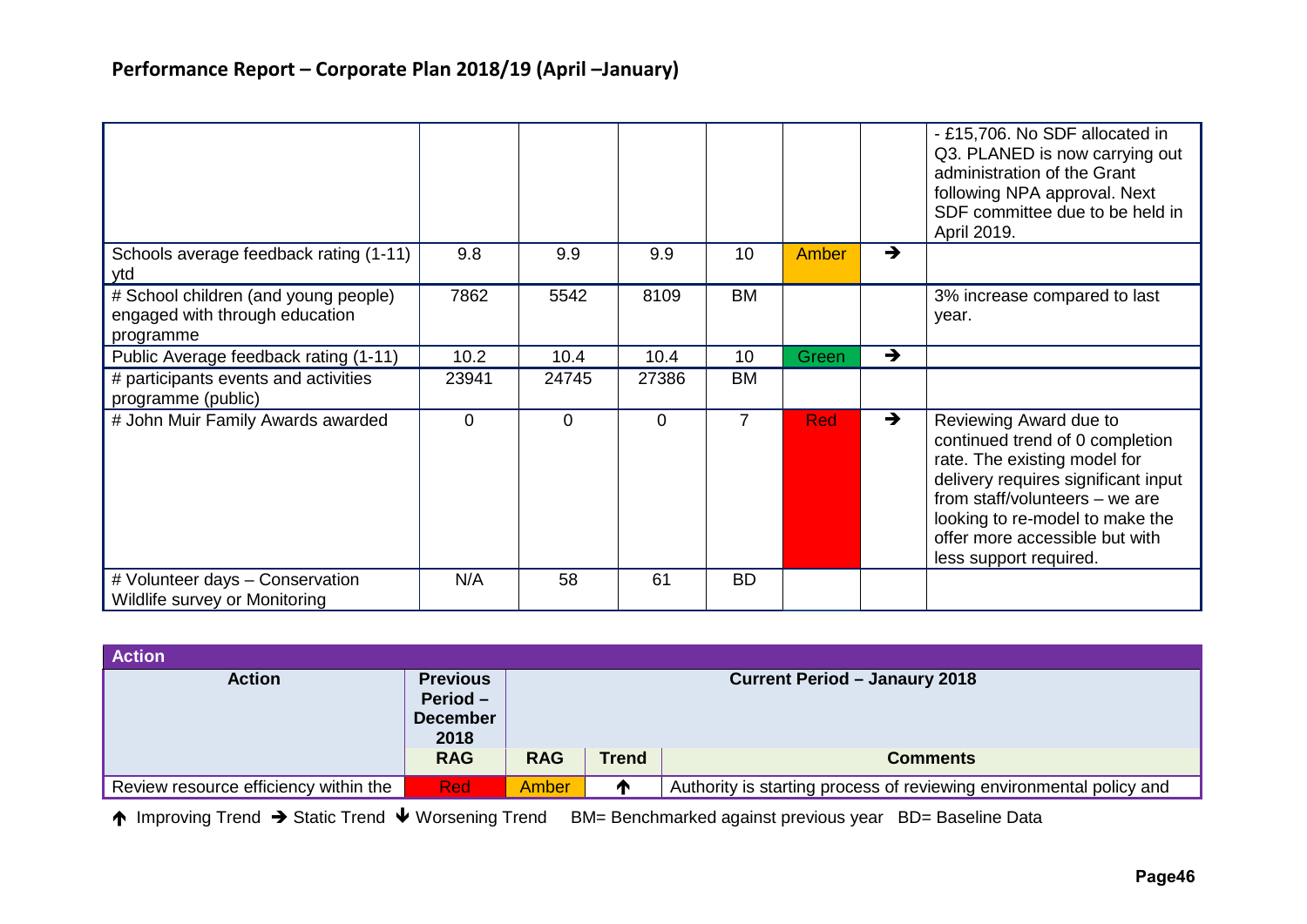| Authority                                                                                                                                               |            |            |               | has asked Team leaders to provide comment and feedback on<br>current policy. Officers met with Carbon Trust in January in relation<br>to Welsh Government Survey and Welsh Energy Service. Meeting<br>with PCC arranged for February to review recycling opportunities at<br>Llanion.     |
|---------------------------------------------------------------------------------------------------------------------------------------------------------|------------|------------|---------------|-------------------------------------------------------------------------------------------------------------------------------------------------------------------------------------------------------------------------------------------------------------------------------------------|
| Greening our Fleet - Management<br>and Procurement                                                                                                      | Green      | Green      | $\rightarrow$ | Embedded into the new Fleet Management contract with Logical                                                                                                                                                                                                                              |
| Confirmation of continued support for<br>bus service (Greenways)                                                                                        | Green      | Green      | $\rightarrow$ | Funding included in budget for Members approval.                                                                                                                                                                                                                                          |
| Work with Partners to develop<br>network of Electric Vehicle Charging<br>Points                                                                         | Green      | Green      | $\rightarrow$ | £30,000 budget allocated from capital programme. Working towards<br>delivery of points in next financial year. Proceeding with procurement<br>activities for points.                                                                                                                      |
| <b>New Action: Water Refill Station</b><br>Project                                                                                                      | Green      | Green      | $\rightarrow$ | Preliminary site surveys been carried out by Danfo, site<br>investigations ongoing.                                                                                                                                                                                                       |
| Use of interpretation to increase<br>awareness of impact of Marine litter<br>on our wildlife and coastline                                              | Green      | Green      | $\rightarrow$ | Coast exhibition at Oriel y Parc continues to be very popular,<br>especially with school groups.                                                                                                                                                                                          |
| Development of Citizen science pilot                                                                                                                    | Amber      | Amber      | $\rightarrow$ | The project proposal for Citizen Science received a 'B' listing as part<br>of the recent project prioritisation process. Opportunities to take this<br>work forward are being reviewed by the Discovery team Leader. No<br>further progress with regard to developing a project proposal. |
| Work with local Public Services<br>Board (PSB) on development of<br><b>Environmental and Climate Change</b><br><b>Risk Assessment for Pembrokeshire</b> | Green      | Green      | $\rightarrow$ | This is one of the eight integrated projects identified in the Well-being<br>Plan for Pembrokeshire (May 2018). Natural Resources Wales is<br>coordinating the project for the Public Services Board.                                                                                     |
| <b>Adverse Weather Plan</b>                                                                                                                             | <b>Red</b> | <b>Red</b> | $\rightarrow$ | Extended to 2019/20. Part of Digital Park 3 year project. Current<br>process being digitised                                                                                                                                                                                              |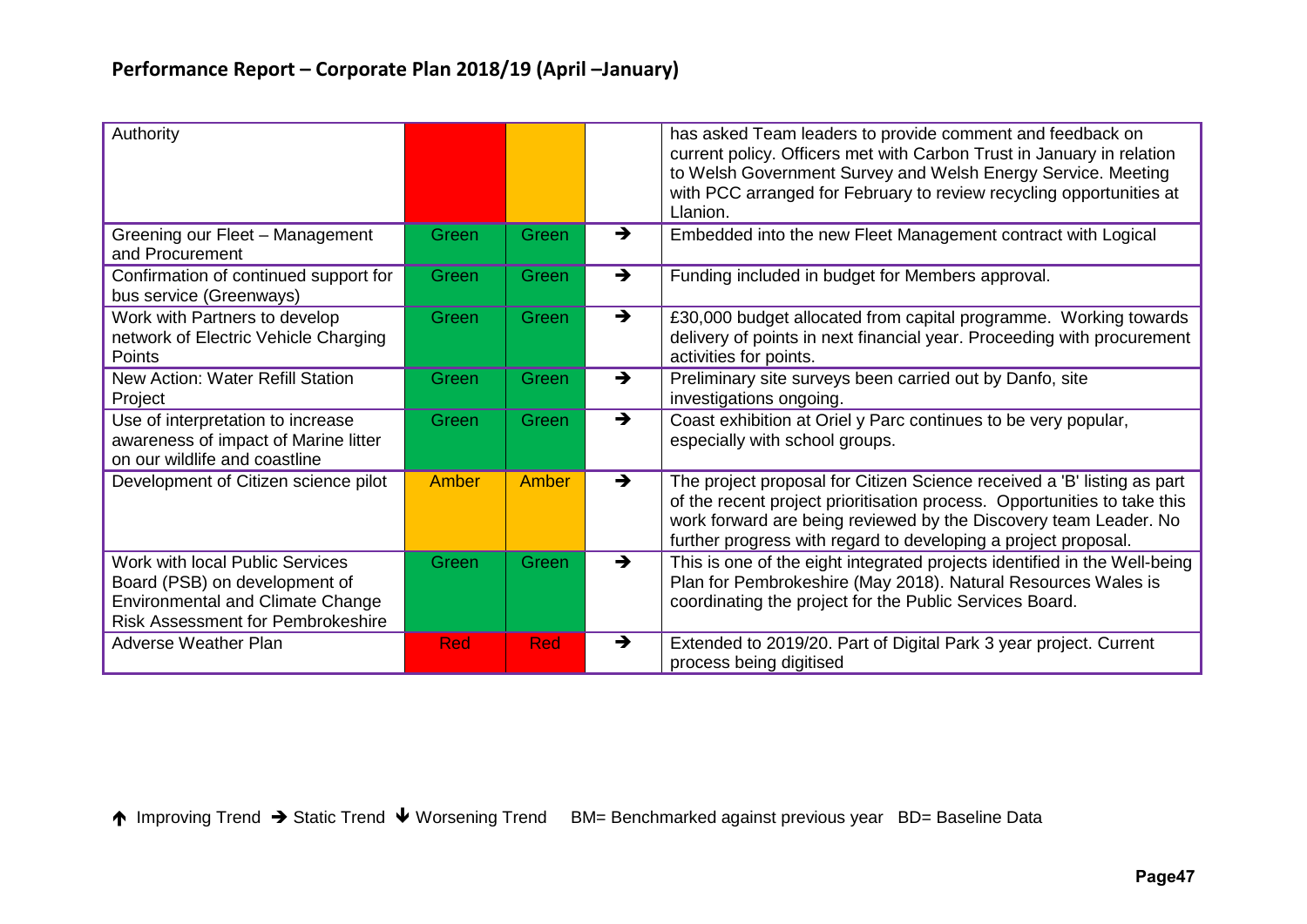### **Governance and Financial Stability**

| <b>Data Available Monthly</b>             |                |                                               |                                  |               |            |                         |                                                                                                                                                                                                                           |  |
|-------------------------------------------|----------------|-----------------------------------------------|----------------------------------|---------------|------------|-------------------------|---------------------------------------------------------------------------------------------------------------------------------------------------------------------------------------------------------------------------|--|
| <b>Measure</b>                            | 2017/18<br>Jan | 2018/19<br>previous<br>period -<br><b>Dec</b> | 2018/19 Current Period - January |               |            |                         |                                                                                                                                                                                                                           |  |
|                                           | <b>Actual</b>  | <b>Actual</b>                                 | <b>Actual</b>                    | <b>Target</b> | <b>RAG</b> | <b>Trend</b>            | <b>Comments</b>                                                                                                                                                                                                           |  |
| Members attendance ytd                    | 78.19          | 80.62                                         | 80.31                            | 75            | Green      | $\overline{\textbf{v}}$ |                                                                                                                                                                                                                           |  |
| % Members Training ytd                    | 62.36          | 68.25                                         | 68.06                            | 65            | Green      | $\overline{\textbf{v}}$ |                                                                                                                                                                                                                           |  |
| % Positive/ neutral media<br>coverage ytd | 99.37          | 99.58                                         | 99.62                            | 80            | Green      | $\rightarrow$           |                                                                                                                                                                                                                           |  |
| £ Centres Merchandise ytd                 | 230455.73      | 220433.00                                     | 223366.47                        | <b>BM</b>     |            |                         | 3% decrease on last year. Different<br>picture across different sites, OYP<br>has seen 1.7% increase ytd, Carew<br>has seen a 1.4% decrease and<br>Castell Henllys has seen a decrease<br>of 19.9% compared to last year. |  |
| £ Admissions Carew & CH ytd               | 216329.32      | 199913.27                                     | 200739.03                        | <b>BM</b>     |            |                         | 7.2% decrease on last year.                                                                                                                                                                                               |  |
| £ Centres Other Income ytd                | 63747.09       | 64877.47                                      | 66066.84                         | BM            |            |                         | 3.6% increase on last year.                                                                                                                                                                                               |  |
| £ Cafe Rental Income - CH and<br>OYP ytd  |                | 21000                                         | 21000                            | <b>BD</b>     |            |                         |                                                                                                                                                                                                                           |  |
| £ Carew Cafe Sales Income ytd             |                | 48870.94                                      | 48922.96                         | <b>BD</b>     |            |                         | Nest Tearoom at Carew opened in<br>mid July. Tearoom being run by the<br>Authority.                                                                                                                                       |  |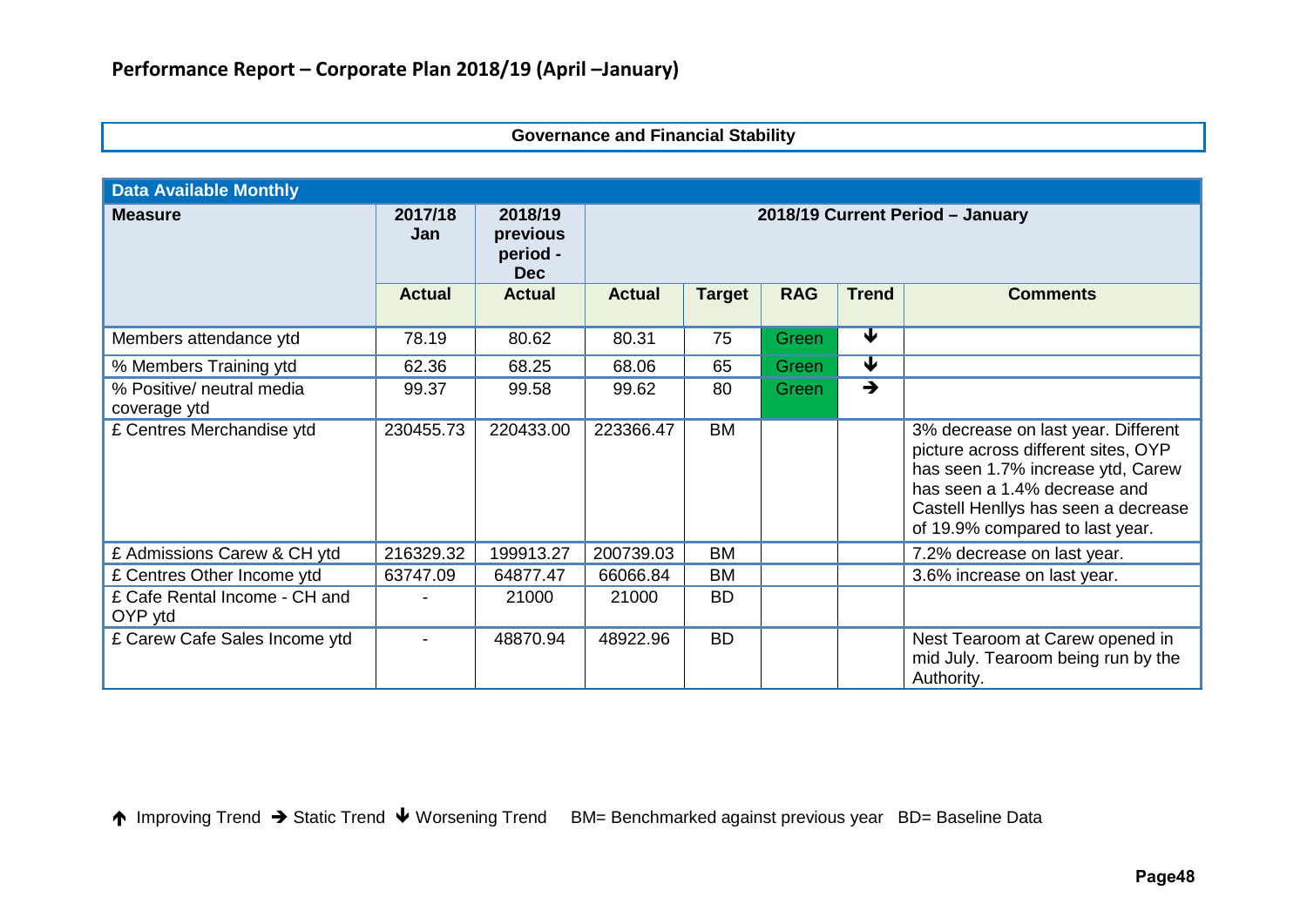

| <b>Data Available Quarterly</b>                               |                                          |                                           |                                               |               |              |               |                                                                                                        |  |
|---------------------------------------------------------------|------------------------------------------|-------------------------------------------|-----------------------------------------------|---------------|--------------|---------------|--------------------------------------------------------------------------------------------------------|--|
| <b>Measure</b>                                                | 2017/18<br>$Q1 - Q3$<br>(April –<br>Dec) | 2018/19<br>$Q1 - Q2$<br>(April -<br>Sept) | 2018/19 Current Period - Q1- Q3 (April - Dec) |               |              |               |                                                                                                        |  |
|                                                               | <b>Actual</b>                            | <b>Actual</b>                             | <b>Actual</b>                                 | <b>Target</b> | <b>RAG</b>   | <b>Trend</b>  | <b>Comments</b>                                                                                        |  |
| Days lost/fte quarterly                                       | 1.21                                     | 1.08                                      | 1.10                                          | 1.5           | <b>Green</b> | ₩             | For trends relating to long term<br>and short term sickness see<br>Health and Safety Annual<br>Report. |  |
| # RIDDOR ytd                                                  | 0                                        | $\overline{0}$                            | 0                                             | 0             | Green/       | $\rightarrow$ |                                                                                                        |  |
| # Accidents (Injury) over 3 days/ up to 7<br>days absence ytd | $\overline{0}$                           |                                           |                                               |               | Amber        | $\rightarrow$ |                                                                                                        |  |
| # Accidents (Injury) Minor ytd                                | 19                                       | 11                                        | 17                                            | Trend         |              |               |                                                                                                        |  |
| # Vehicle damage ytd                                          | 9                                        | 12                                        | 13                                            | Trend         |              |               |                                                                                                        |  |
| # Conflict incidents ytd                                      |                                          | $\Omega$                                  | 0                                             | Trend         |              |               |                                                                                                        |  |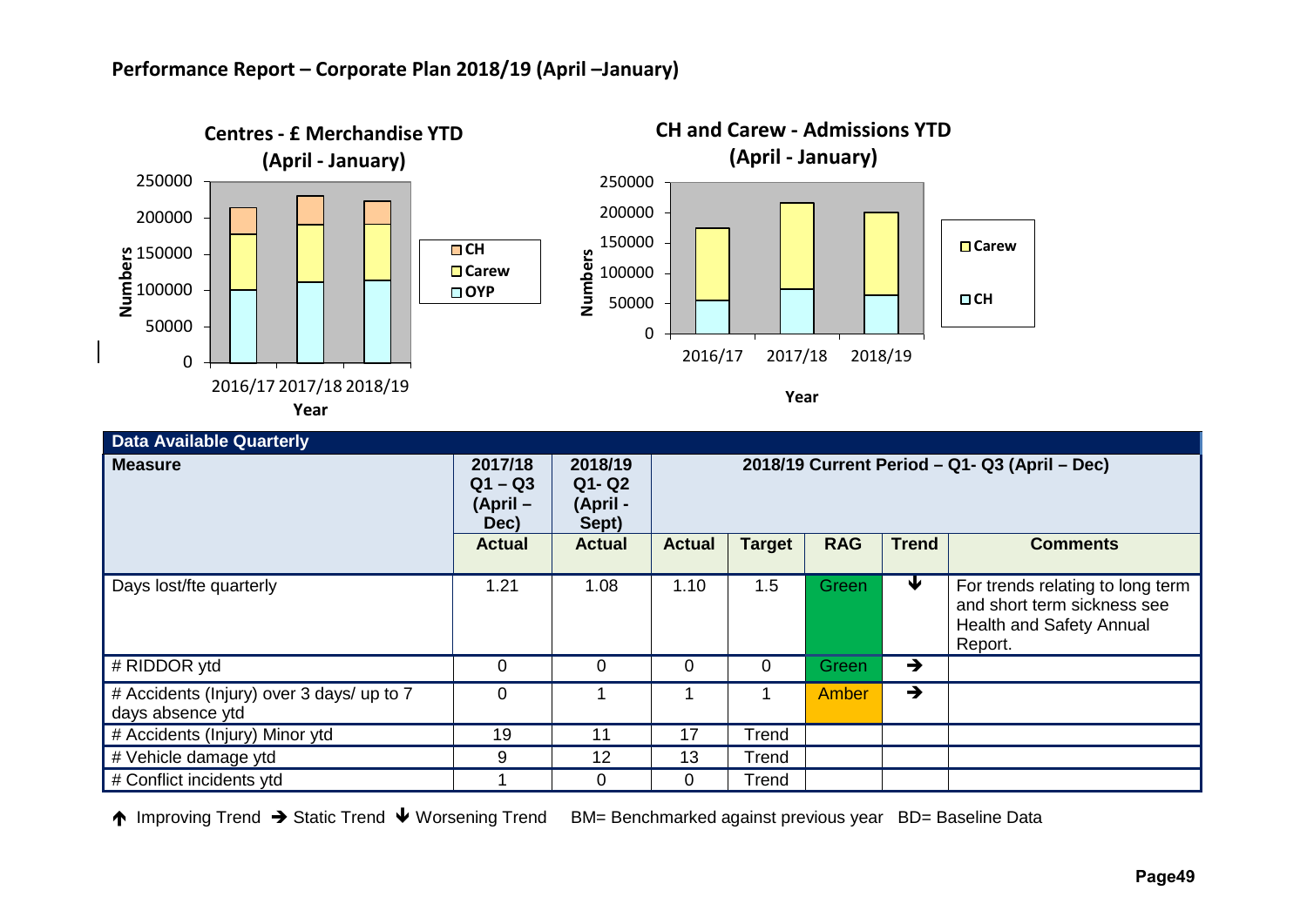| # Safeguarding incidents ytd                                                                                            | 0        | 0     | 0               | Trend     |       |               |                                                      |
|-------------------------------------------------------------------------------------------------------------------------|----------|-------|-----------------|-----------|-------|---------------|------------------------------------------------------|
| # Complaints concerning the Welsh<br>Language made to the Authority ytd                                                 | $\Omega$ | 0     | $\Omega$        | <b>BM</b> |       |               |                                                      |
| # Complaints to Welsh Language<br>Commissioner regarding alleged failure to<br>comply with Welsh Language Standards ytd |          | 0     | $\Omega$        | 0         | Green | $\rightarrow$ |                                                      |
| % of new and vacant posts advertised<br>Welsh Language essential                                                        | 40       | 46.15 | 50              | <b>BM</b> |       |               |                                                      |
| # of Freedom of Information requests ytd                                                                                |          |       | 10 <sup>°</sup> | Trend     |       |               |                                                      |
| % of FOI responses within required<br>timeframe ytd                                                                     | 100      | 100   | 100             | 100       | Green | →             |                                                      |
| # of Environmental Information Regs<br>requests ytd                                                                     | 11       | 3     | 5               | Trend     |       |               |                                                      |
| % of EIR responses within required<br>timeframe ytd                                                                     | 100      | 100   | 100             | 100       | Green | $\rightarrow$ |                                                      |
| # of SAR requests ytd                                                                                                   | $\Omega$ | 0     | $\Omega$        | Trend     |       |               |                                                      |
| % of SAR responses within required<br>timeframe ytd                                                                     |          |       |                 | 100       |       |               | No Subject Access Requests<br>received in Q1 and Q2. |

| <b>Action</b>                                                                                                                                                                  |                                                               |                                               |   |                                                                                                                                                                                                                            |  |  |  |
|--------------------------------------------------------------------------------------------------------------------------------------------------------------------------------|---------------------------------------------------------------|-----------------------------------------------|---|----------------------------------------------------------------------------------------------------------------------------------------------------------------------------------------------------------------------------|--|--|--|
| <b>Action</b>                                                                                                                                                                  | <b>Previous</b><br><b>Period -</b><br><b>December</b><br>2018 | <b>Current Period - January 2018</b>          |   |                                                                                                                                                                                                                            |  |  |  |
|                                                                                                                                                                                | <b>RAG</b>                                                    | <b>RAG</b><br><b>Trend</b><br><b>Comments</b> |   |                                                                                                                                                                                                                            |  |  |  |
| Action Wales Audit Office pilot<br>recommendations on scrutiny, internal<br>and external communication,<br>engagement, appraisals process, equality<br>and the Welsh Language. | Green                                                         | Green                                         | → | External Communication and Engagement - New website in<br>development. Testing new approaches to engagement<br>through National Park Management Plan development,<br>being monitored through Engagement Action Plan group. |  |  |  |
| Include standard section on committee                                                                                                                                          | <b>Amber</b>                                                  | Amber                                         |   | Review of template to be completed by end of financial                                                                                                                                                                     |  |  |  |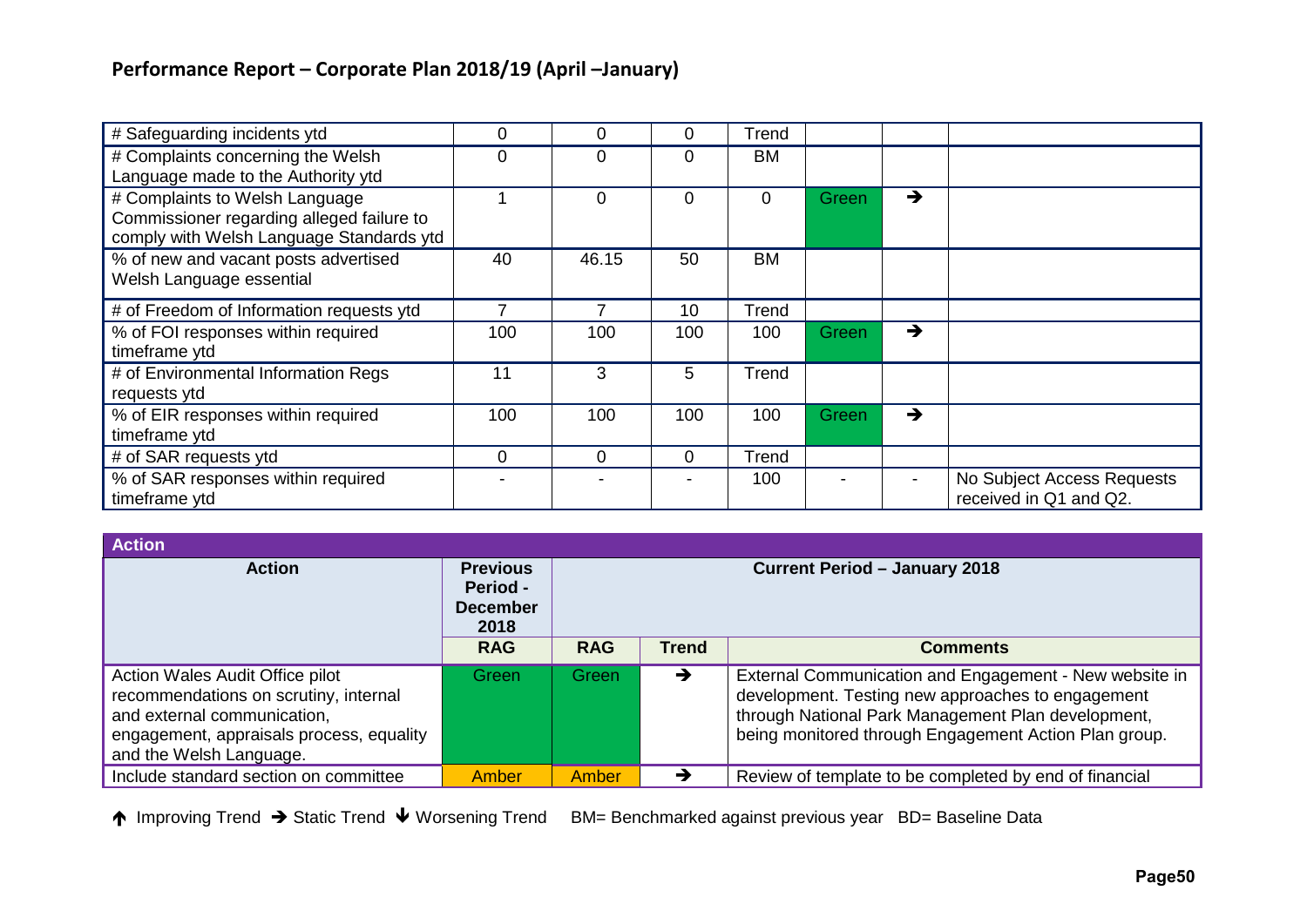| reports on implication for 5 ways of<br>working                                                                 |       |       |               | year. The future generations commissioner has recently<br>published a document on Future Generations Framework<br>for Scrutiny. It recommends 3 key questions that could be<br>included within reports in relation to 5 ways of working: 1.<br>What consideration have you given to the long term trends<br>that could affect your proposal or how could your proposal<br>impact these trends?2. Is this proposal trying to prevent<br>problems from occurring – if so, what are they and how will<br>you know you're preventing them through this proposal?3.<br>Who have you collaborated with in finding out more about<br>this problem and potential solutions? |
|-----------------------------------------------------------------------------------------------------------------|-------|-------|---------------|---------------------------------------------------------------------------------------------------------------------------------------------------------------------------------------------------------------------------------------------------------------------------------------------------------------------------------------------------------------------------------------------------------------------------------------------------------------------------------------------------------------------------------------------------------------------------------------------------------------------------------------------------------------------|
| Participate in engagement opportunities<br>on designated landscapes provided by the<br><b>Welsh Government.</b> | Green | Green | $\rightarrow$ | Meeting with sponsored department in Welsh Government.<br>WG, NRW and Designated Landscapes Liaison Meeting<br>cancelled due to poor weather and rescheduled for 19th<br>May.                                                                                                                                                                                                                                                                                                                                                                                                                                                                                       |
| Achieving Advanced Members Charter                                                                              | Amber | Amber | $\rightarrow$ | January NPA agreed to establish a Member Support and<br>Development Committee to drive forward the Member<br>support and development programme                                                                                                                                                                                                                                                                                                                                                                                                                                                                                                                      |
| Annual performance reports on Welsh<br>Language Standards                                                       | Green | Green | $\rightarrow$ | Report submitted to Welsh Language Commissioner. Action<br>Complete.                                                                                                                                                                                                                                                                                                                                                                                                                                                                                                                                                                                                |
| <b>Annual Equality Report</b>                                                                                   | Green | Green | $\rightarrow$ | Equality Performance Report 2016/17 has been<br>incorporated into the draft Annual Report on Well-being<br>Objectives/ Improvement Plan 2. Officer attended meeting<br>in relation to regional equality plan collaboration for multi-<br>agency joint consultation to inform revisions to equality<br>plans.                                                                                                                                                                                                                                                                                                                                                        |
| Support Staff to deliver on General Data<br><b>Protection Regulations Compliance</b>                            | Amber | Amber | $\rightarrow$ | Accountability measures being progressed - Data Protection<br>Guidance for Staff drafted, data protection breach form for<br>staff drafted, Data Impact Assessments and Data Register<br>being reviewed. Staff engaging with process and seeking<br>guidance where needed. Reviewing approach as new<br>guidance issued by ICO. New consent form and protocols<br>for photographs created following November meeting with<br>relevant staff to look at photo consent issue.                                                                                                                                                                                         |